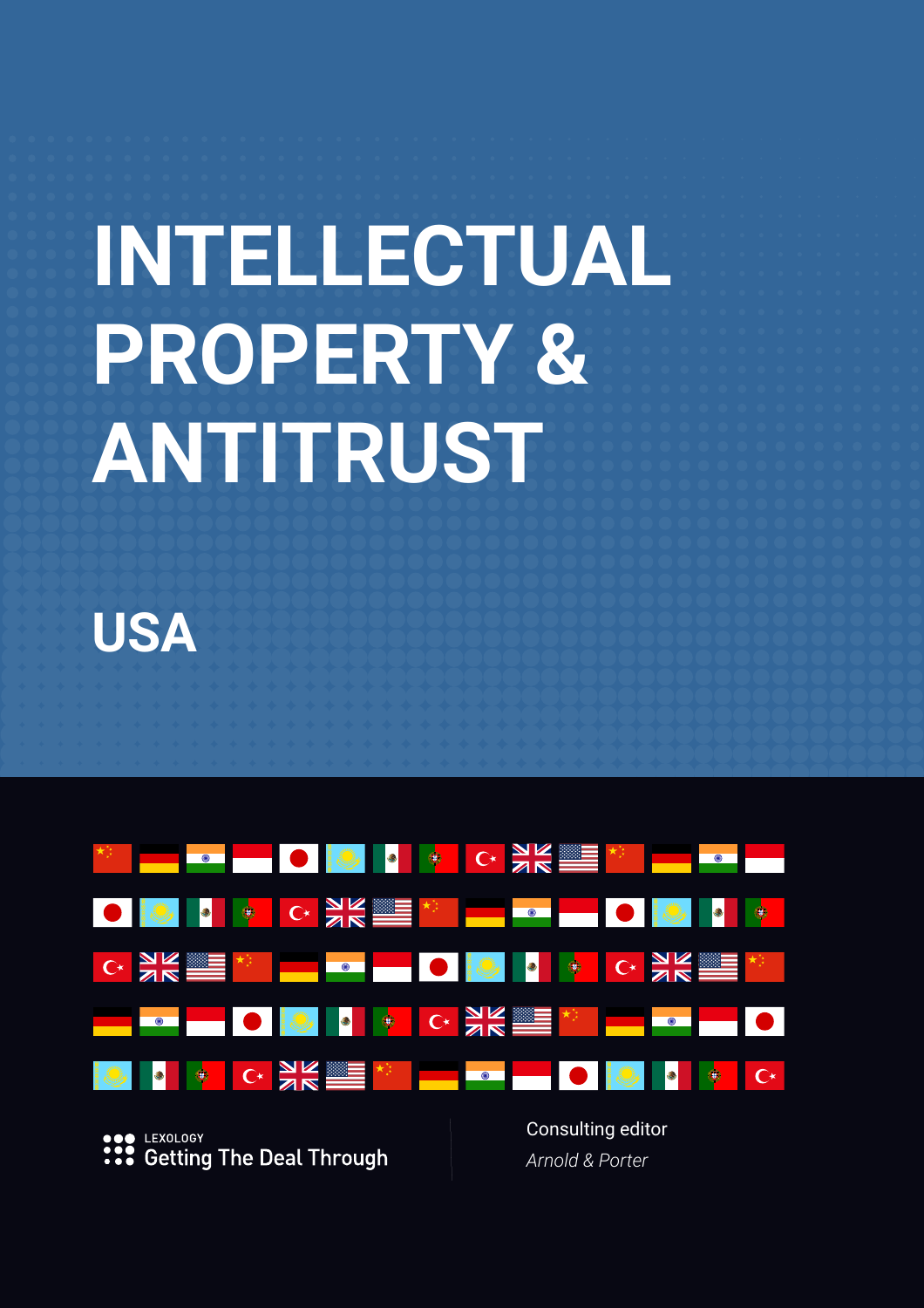# **Intellectual Property & Antitrust**

Consulting editors

**Matthew Tabas**

*Arnold & Porter*

Quick reference guide enabling side-by-side comparison of local insights, including into intellectual property law, the nexus between competition and IP rights, and consideration of industry standards; competition law, including such issues as interactions with copyright exhaustion or frst sale doctrines; merger review; specifc examples of competition law violations; remedies; economics and application of competition law; recent cases, remedies and sanctions; and other recent trends.

#### Generated 03 March 2022

The information contained in this report is indicative only. Law Business Research is not responsible for any actions (or lack thereof) taken as a result of relying on or in any way using information contained in this report and in no event shall be liable for any damages resulting from reliance on or use of this information. © Copyright 2006 - 2022 Law Business Research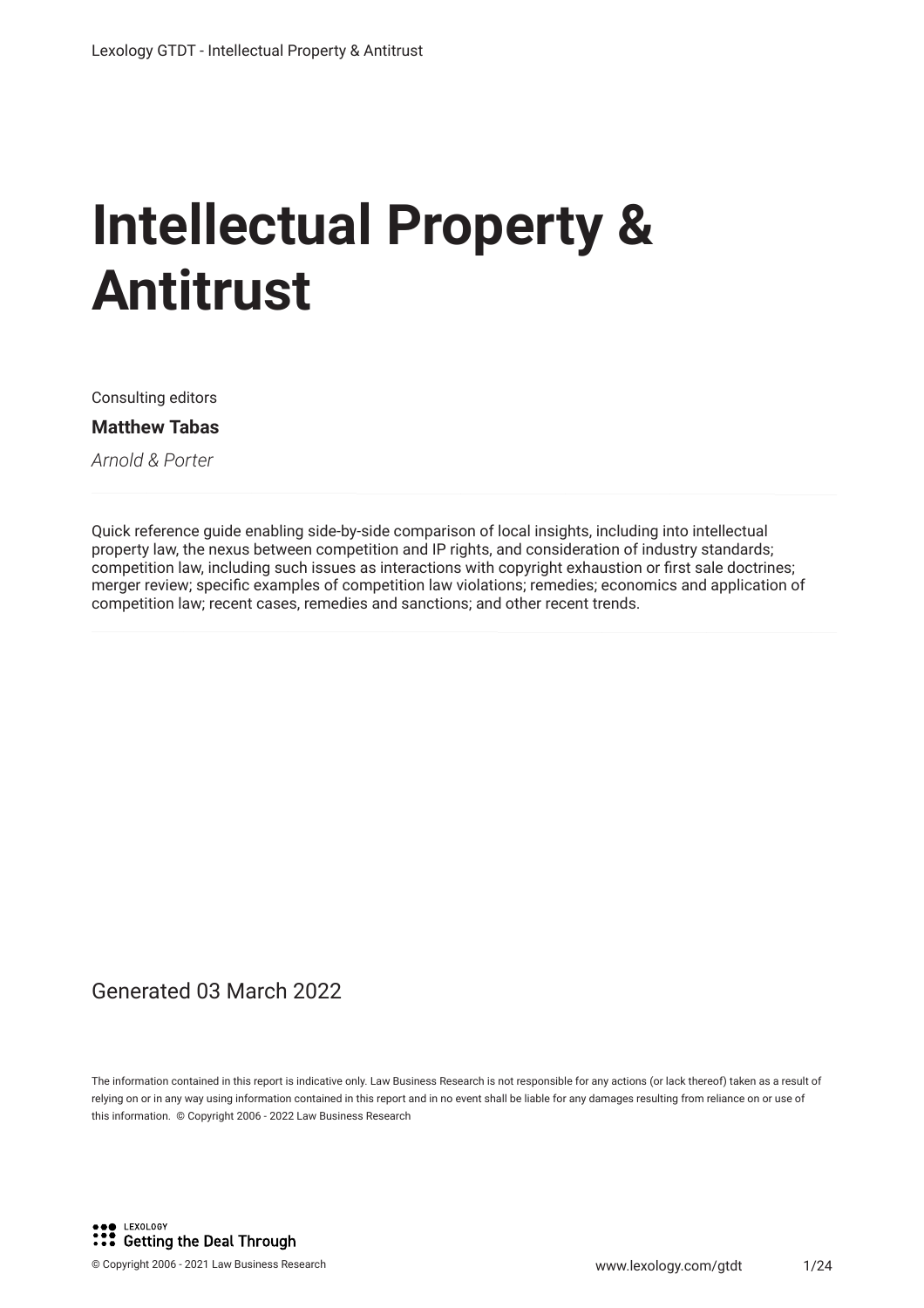## **Table of contents**

#### **INTELLECTUAL PROPERTY**

**Intellectual property law**

**Responsible authorities**

**Proceedings to enforce IP rights**

**Remedies** 

**Nexus between competition and IP rights**

**Patent cooperation treaties and other agreements**

**Remedies for deceptive practices**

**Technological protection measures and digital rights management**

**Industry standards**

#### **COMPETITION**

**Competition legislation IP rights in competition legislation Review and investigation of competitive effects from exercise of IP rights Competition-related remedies for private parties Competition guidelines Exemptions from competition law Copyright exhaustion Import control Jurisdictional interaction between competition laws and IP rights**

#### **MERGER REVIEW**

**Powers of competition authority** 

**Analysis of the competitive impact of a merger involving IP rights** 

**Challenge of a merger**

**Remedies to address the competitive effects of mergers involving IP**

#### **SPECIFIC COMPETITION LAW VIOLATIONS**

**Conspiracy**

**Scrutiny of settlement agreements** 

**Reverse payment patent settlements**

**(Resale) price maintenance**

**Exclusive dealing, tying and leveraging**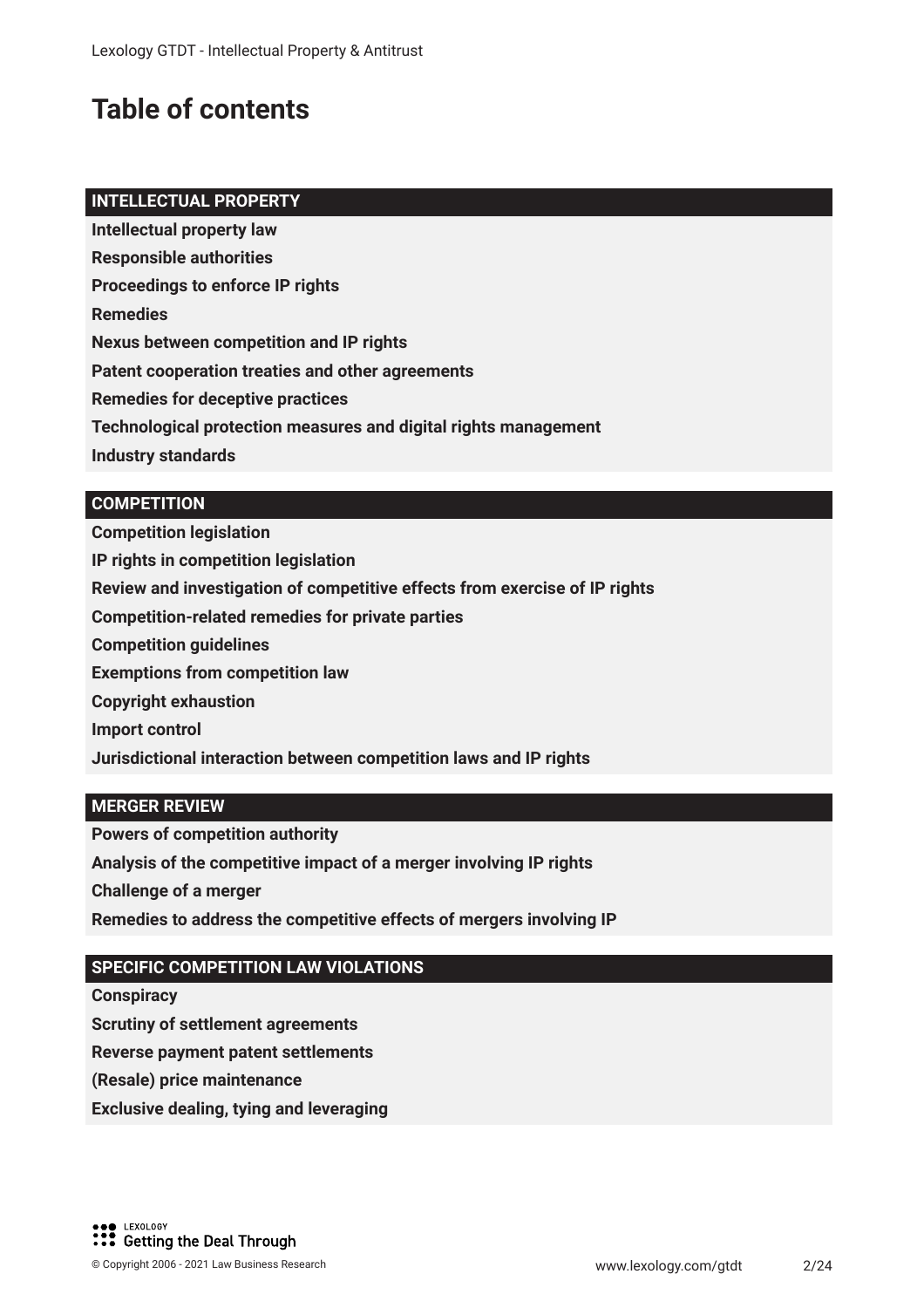#### **Abuse of dominance**

**Refusal to deal and essential facilities**

#### **REMEDIES**

**Remedies for violations of competition law involving IP**

**Competition law remedies specific to IP** 

#### **ECONOMICS AND APPLICATION OF COMPETITION LAW**

**Economics**

#### **RECENT CASES AND SANCTIONS**

**Recent cases**

**Remedies and sanctions**

#### **UPDATE AND TRENDS**

**Key developments**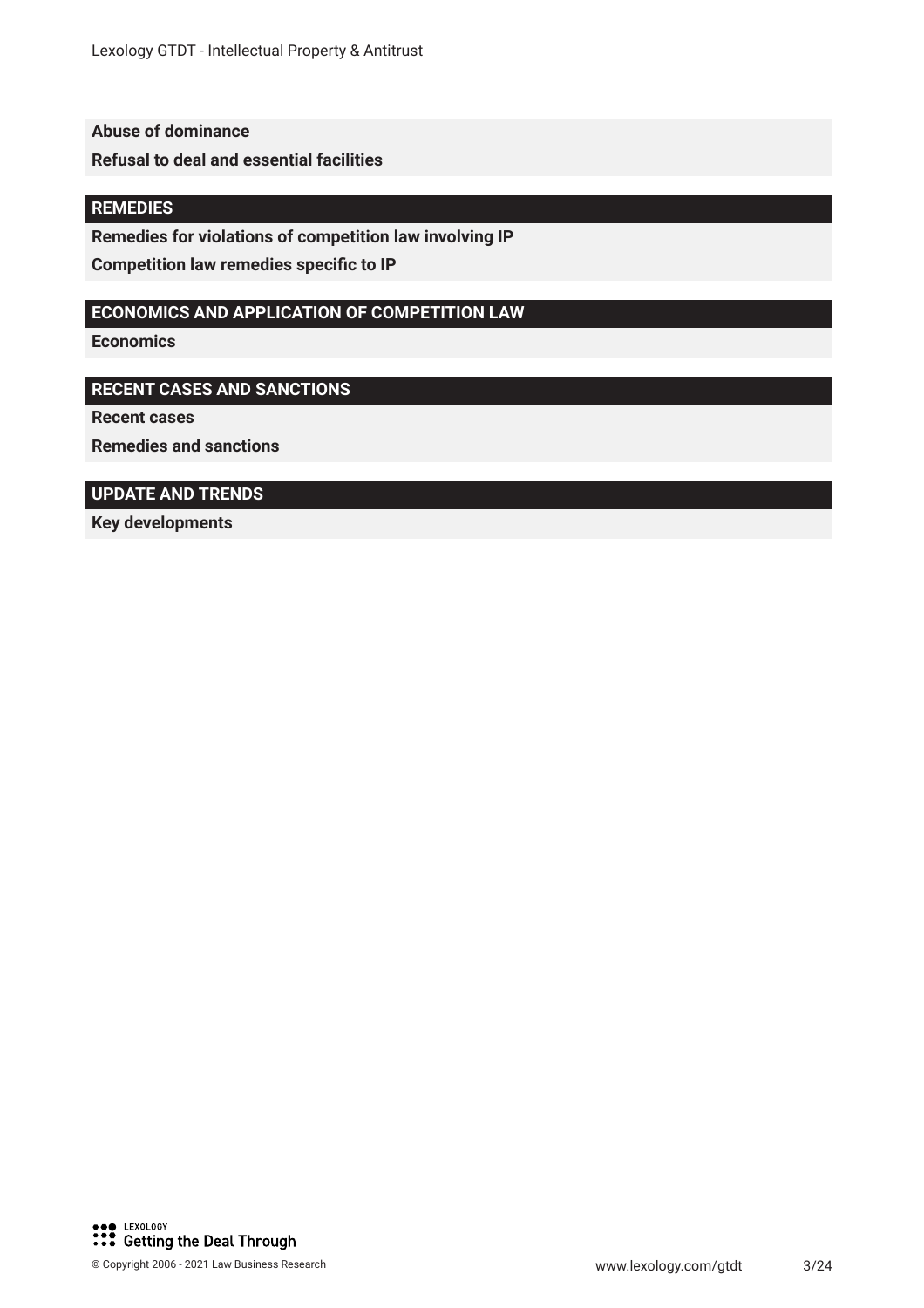### **Contributors**

#### USA



**Lisa Kimmel** lkimmel@crowell.com *Crowell & Moring LLP*



**Eric Fanchiang** efanchiang@crowell.com *Crowell & Moring LLP*

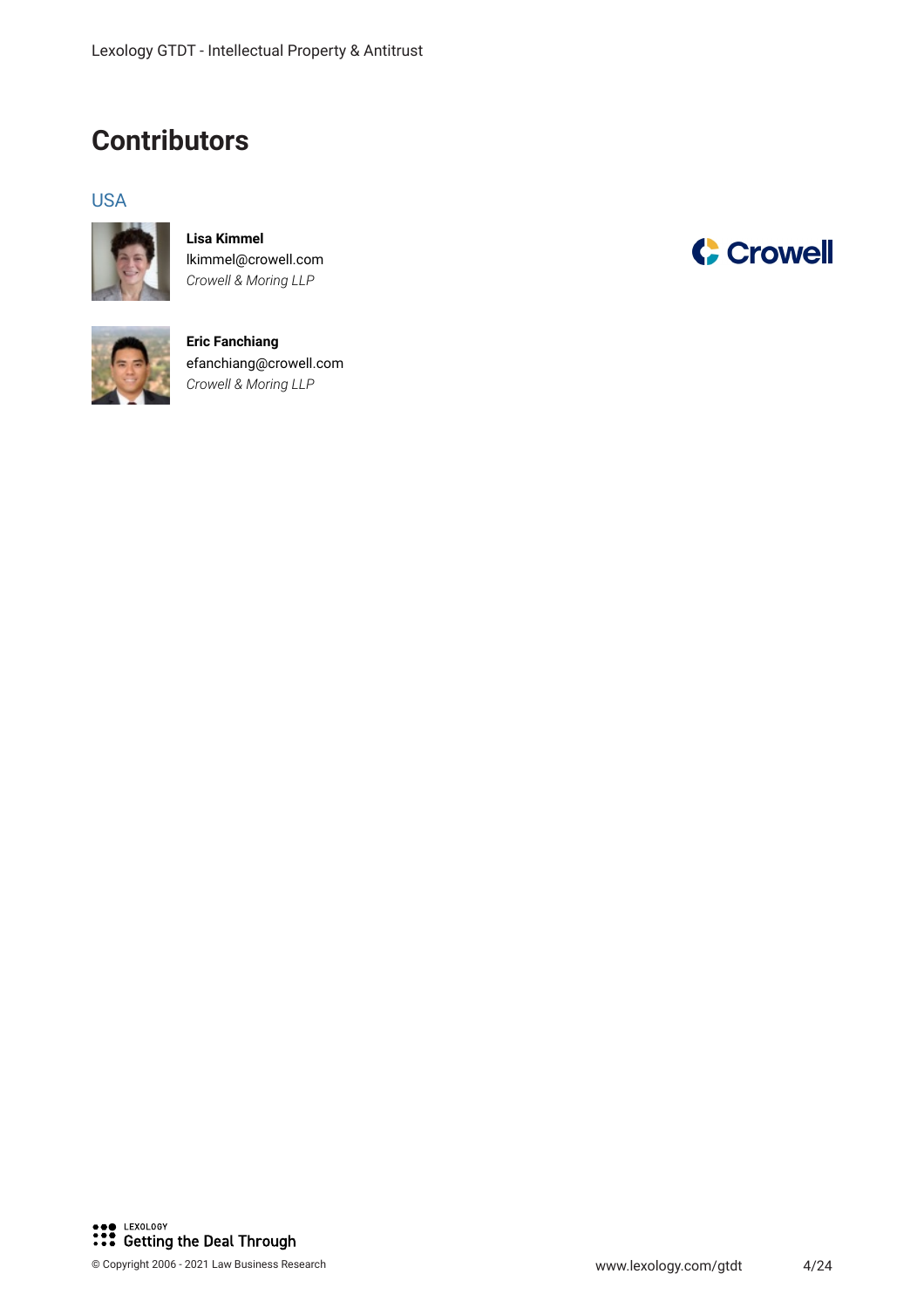#### **INTELLECTUAL PROPERTY**

#### **Intellectual property law**

Under what statutes, regulations or case law are intellectual property rights granted? Are there restrictions on how IP rights may be enforced, licensed or otherwise transferred? Do the rights exceed the minimum required by the WTO Agreement on Trade-Related Aspects of Intellectual Property Rights (TRIPs)?

US federal law governs three types of intellectual property:

- patents (35 USC, section 101 et seq);
- copyrights (17 USC, section 101 et seq); and
- \* trademarks (15 USC, section 1051 et seq).

State law primarily governs the protection of trade secrets, with most states having adopted the Uniform Trade Secrets Act or some variation of it. In 2016, Congress passed the Defend Trade Secrets Act (DTSA), allowing the owner of a trade secret to sue in federal court for misappropriation. The DTSA largely mirrors the Uniform Trade Secrets Act; however, it does not pre-empt state law.

Holders of IP rights can generally transfer and assign their rights. The transfer and licensing of IP rights may be subject to pre-merger notifcation requirements under the Hart–Scott–Rodino Antitrust Improvements Act . The sale or licensing of IP rights is evaluated under the same antitrust statutes that apply to conduct involving tangible property, including the Sherman Act , the Clayton Act and the Federal Trade Commission (FTC) Act . The US views TRIPs as setting a minimum standard for the protection and enforcement of IP rights, and US standards frequently exceed TRIPs minimum standards.

*Law stated - 26 January 2022*

#### **Responsible authorities**

Which authorities are responsible for granting, administering or enforcing IP rights?

The US Patent and Trademark Office (USPTO) and the US Copyright Office are the main IP authorities in the United States. An agency of the US Department of Commerce, the USPTO has the authority to grant patents and register trademarks. It also advises the President of the United States, the Secretary of Commerce and bureaus of the Department, and other government agencies, on domestic and global IP issues.

The Copyright Office does not grant IP rights – copyright protection is created the moment that a work is created and fixed in a tangible form. The Office administers the Copyright Act 's mandatory deposit provisions and various compulsory and statutory licensing provisions set forth in the Act, including collecting and distributing royalty fees. It also advises Congress on copyright policy.

The US International Trade Commission (ITC), pursuant to section 337 of the Tariff Act of 1930 (19 USC, section 1337), investigates claims regarding IP rights and infringement by imported goods.

*Law stated - 26 January 2022*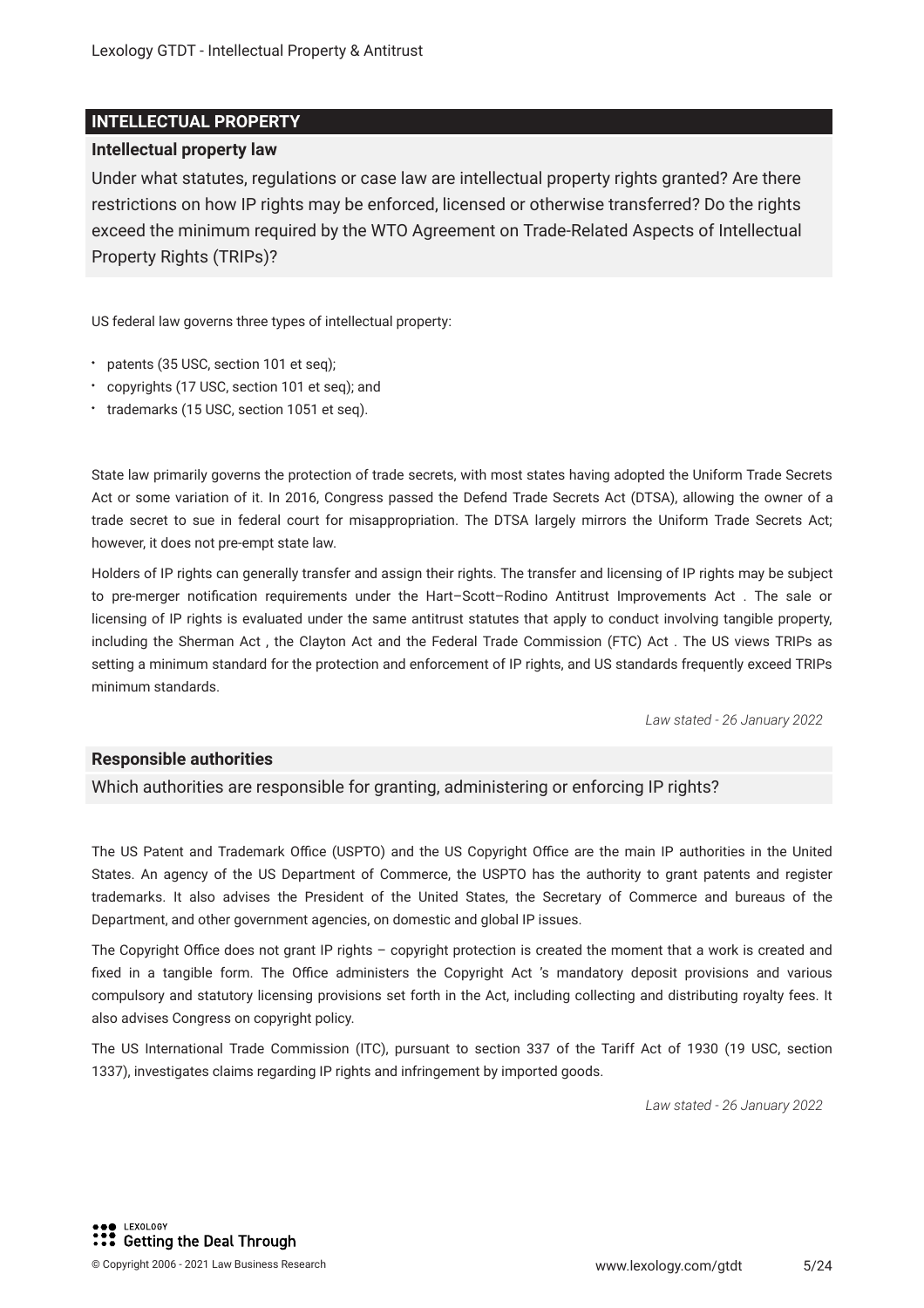#### **Proceedings to enforce IP rights**

What types of legal or administrative proceedings are available for enforcing IP rights? To the extent your jurisdiction has both legal and administrative enforcement options for IP rights, briefy describe their interrelationship, if any?

US federal courts resolve patent, copyright and trademark infringement suits, largely brought through private party civil litigation. Although state courts normally resolve trade secret violations, federal courts might resolve these disputes as part of disputes involving federal law issues.

Administrative proceedings are handled in numerous different tribunals. The ITC adjudicates private claims of infringement by imported goods under section 337. The USPTO also holds administrative proceedings.

The America Invents Act of 2011 created the Patent Trial and Appeal Board (PTAB) within the USPTO, which conducts trials dealing with inter partes review, post-grant review, covered business method patent reviews and derivation proceedings, and hears appeals from adverse patent examiner decisions in patent applications and re-examination proceedings.

Relatedly, the USPTO's Trademark Trial and Appeal Board (TTAB) is responsible for adjudicating petitions opposing proposed trademark registrations and appeals from USPTO examiners denying registration of marks, as well as handling concurrent use and interference proceedings. Appeals from the USPTO and the ITC can be further appealed to the US Court of Appeals for the Federal Circuit.

The FTC can also bring an administrative enforcement action before an administrative law judge in the instance that private enforcement of IP rights violates competition laws.

*Law stated - 26 January 2022*

#### **Remedies**

What remedies are available to a party whose IP rights have been infringed? Do these remedies vary depending on whether one utilises judicial or administrative review or enforcement?

US IP statues provide numerous remedies for infringement. For patent and copyright infringement, IP owners can receive monetary relief (actual or statutory damages), preliminary or permanent injunctions, exclusion orders and seizures of imported items. For wilful or deliberate infringement, patent and copyright owners may win increased damages, which can be up to three times the compensatory damages. Additionally, costs may be recoverable, and in cases of wilful infringement, attorneys' fees are also recoverable.

Federal courts evaluate a request for an injunction to remedy patent infringement under the Supreme Court's decision in eBay v MercExchange LLC, 547 US 388 (2006). Under eBay, a plaintiff must demonstrate that:

- absent an injunction it would suffer irreparable injury;
- monetary damages are inadequate;
- that balance of hardships between the plaintiff and defendant favours an injunction; and
- an injunction is not contrary to the public interest.

Trademark owners also have numerous remedies available for infringement: injunctions, a court order requiring the destruction or forfeiture of infringing articles, damages (which may be trebled in cases involving bad faith) and disgorgement of the infringer's profts.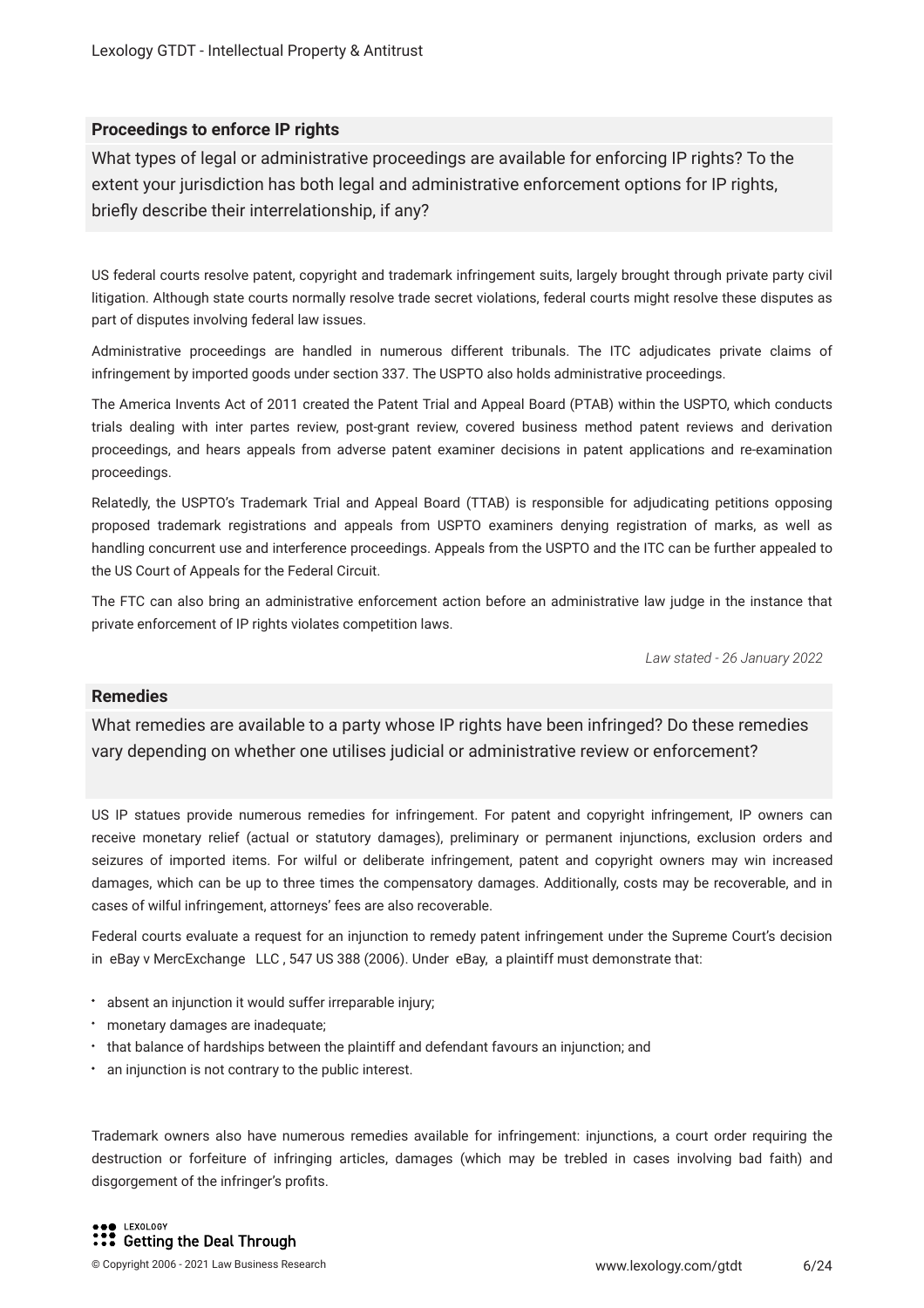For dilution, the most likely remedy is an injunction against further dilution; however, if the trademark owner can prove wilfulness, they can seek attorneys' fees, monetary damages and even treble damages.

Although state and federal courts can grant injunctive relief and monetary damages for IP holders, administrative tribunals (such as the ITC) can usually offer injunctive relief, such as exclusion and cease-and-desist orders. Temporary exclusion and cease-and-desist orders can be granted in certain exceptional circumstances.

*Law stated - 26 January 2022*

#### **Nexus between competition and IP rights**

Do any statutes, regulations or case law in your jurisdiction address the interplay between competition law and IP law?

The federal antitrust agencies and courts treat antitrust and intellectual property as complementary areas of law that work together to promote competition, innovation and consumer welfare. The acquisition or assertion of IP rights is neither particularly suspect nor immune from scrutiny under the antitrust laws.

For the purposes of antitrust enforcement, courts and agencies apply the same antitrust rules to matters involving IP rights as they apply to matters involving tangible property. Antitrust claims based on the acquisition, assertion or transfer of intellectual property rights are evaluated primarily under sections 1 and 2 of the Sherman Act, section 7 of the Clayton Act or section 5 of the FTC Act.

A wide body of federal case law provides guidance on the application of the antitrust laws to particular fact patterns. Key Supreme Court cases provide foundational principles that apply broadly to antitrust claims based on the acquisition or assertion of IP rights. The Supreme Court has held that although patents confer a bundle of rights that may include the right to exclude, patents do not confer monopoly power for purposes of establishing a claim under the antitrust laws ( Illinois Tool Works v Independent Ink, 547 US 28 (2006)).

In addition, the Supreme Court has held that the First Amendment to the Constitution provides IP owners with immunity for antitrust claims based primarily on the assertion of their rights unless the assertion is both objectively and subjectively baseless ( Prof'l Real Estate Inv'rs, Inc, v Columbia Pictures Indus, Inc , 508 US 49 (1993)).

The two federal antitrust agencies, the US Department of Justice (DOJ) and the FTC, have issued guidance materials on federal antitrust enforcement policy relating to IP.

Competition is also addressed in statutes and case law on IP rights. Patent misuse is an affirmative defence to patent infringement (not an independent cause of action).

Patent misuse sometimes, but not always, requires a showing of market power or competitive harm. In a controversial decision, the Supreme Court held that the payment of post-expiration royalties constitute per se misuse, despite appeals from academics that licensing agreements providing for post-expiration royalties can be efficient and should be evaluated under a rule of reason standard ( Kimble v Marvel Entm't, LLC, 135 S Ct 2401 (2015)).

Claims of patent misuse based on tying or package licensing are typically evaluated under a reasonableness standard and so typically require a showing of competitive harm. Section 271(d) of the Patent Act bars a defence of misuse based solely on a unilateral refusal to license IP and requires a showing of market power to support a misuse defence based on tying. Federal courts have recognised a defence of misuse for copyright infringement. The Lanham Act , the principal federal trademark law, expressly provides for an antitrust defence to a trademark violation claim (15 USC, section 1115(b)(7)).

*Law stated - 26 January 2022*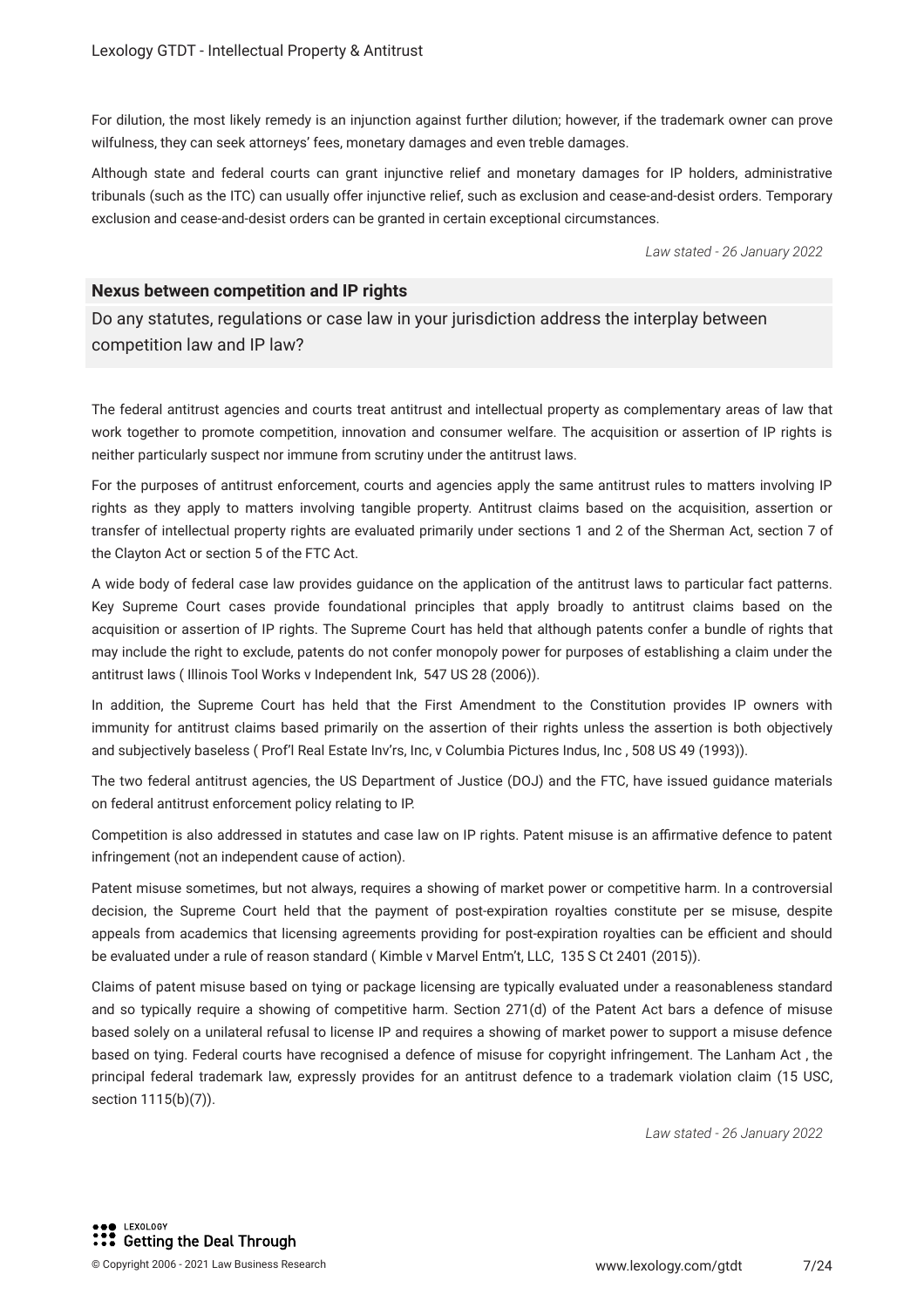#### **Patent cooperation treaties and other agreements**

Does your jurisdiction participate in any patent cooperation treaties or other similar agreements?

The US is party to the Agreement on Trade-Related Aspects of Intellectual Property Rights, the Patent Cooperation Treaty, the Geneva Patent Law Treaty and all other major global agreements on intellectual property.

*Law stated - 26 January 2022*

#### **Remedies for deceptive practices**

With respect to trademarks, do competition or consumer protection laws provide remedies for deceptive practices?

The Lanham and FTC Acts both provide remedies for false advertising and deceptive practices. The FTC has sole authority to enforce the FTC Act. Where the FTC fnds a violation, it has the authority to issue a cease and desist order to enjoin deceptive practices and prevent a future violation. It also has the authority to pursue civil penalties in federal court.

Private parties may bring false advertising claims in federal and state court under the Lanham Act. A plaintiff may be awarded both an injunction against further unlawful practices and monetary damages as compensation for lost profts. Most states have similar laws that provide protection against false advertising, which may be enforced by either the state attorney general or through private rights of action.

*Law stated - 26 January 2022*

#### **Technological protection measures and digital rights management**

With respect to copyright protection, is WIPO protection of technological protection measures (TPMs) and digital rights management (DRM) enforced in your jurisdiction? Do statutes, regulation or case law limit the ability of manufacturers to incorporate TPM or DRM protection limiting the platforms on which content can be played? Has TPM or DRM protection been challenged under the competition laws?

The US implemented the WIPO protections on digital rights in 1998 through passage of the Digital Millennium Copyright Act (DMCA). The DMCA prohibits the circumvention of technological protections on copyrighted works or certain rights management information. Violations of the DMCA can give rise to both civil and criminal penalties.

There are no laws that limit the use of TPM or DRM protection on platforms. In certain cases, TPM or DRM software that blocks market access to unprotected aspects of a product or technology may give rise to antitrust liability, including claims for monopolisation or attempted monopolisation, if the other elements of a claim, including market power and anticompetitive exclusion, are established.

*Law stated - 26 January 2022*

#### **Industry standards**

What consideration has been given in statutes, regulation or case law to the impact of the adoption of proprietary technologies in industry standards?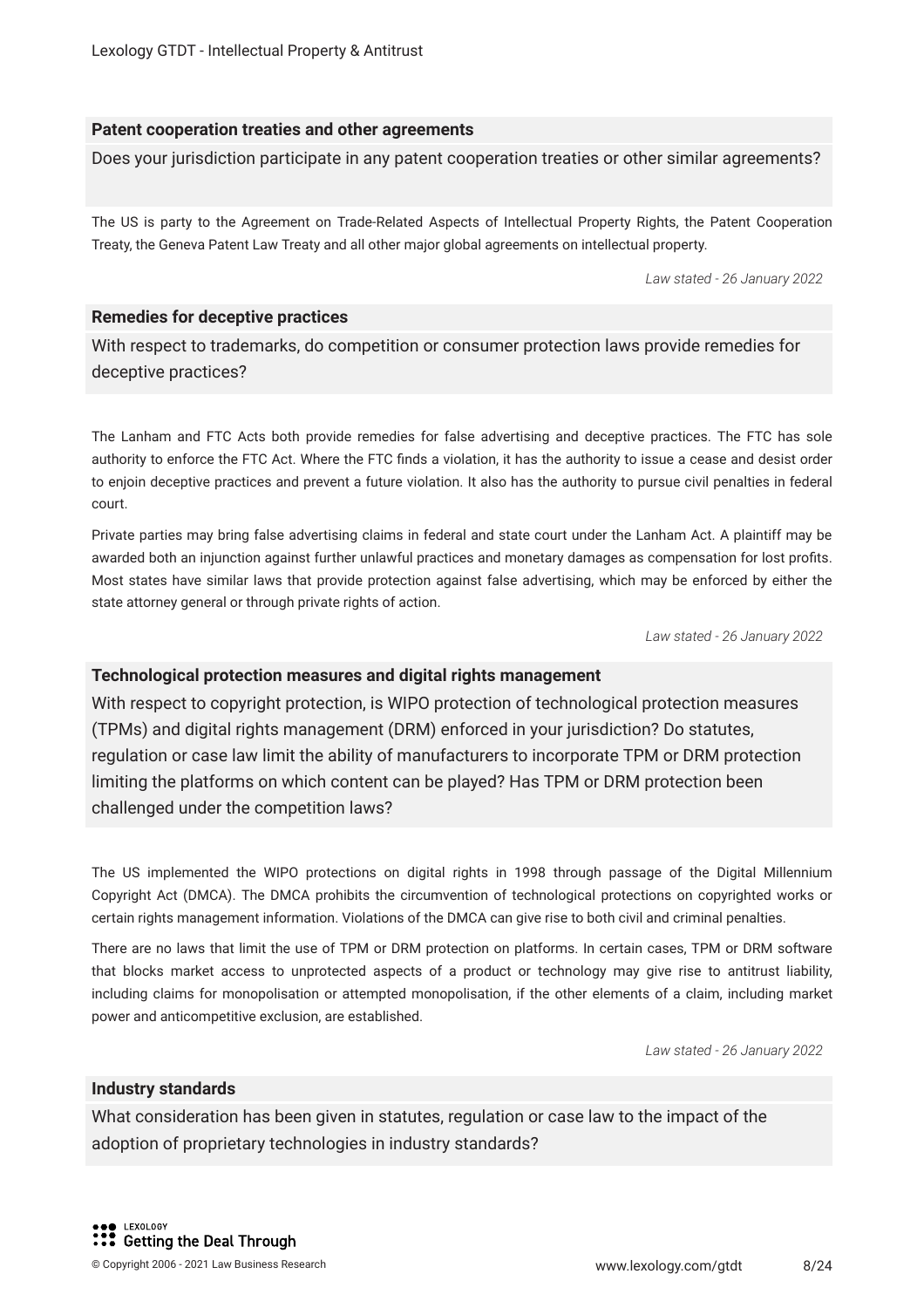The activities of standards-development organisations (SDOs) are typically treated as agreements subject to section 1 of the Sherman Act. Courts have held that although the development of industry standards can limit competition, where standards are developed through transparent procedures and without undue capture by any single group of stakeholders, standards can also provide enormous procompetitive value. For those reasons, the activities of SDOs are almost always evaluated under the rule of reason standard ( Allied Tube & Conduit Corp v Indian Head Inc. 486 US 492 (1988)). These same principles apply to the development of standards that include technologies covered by IP rights.

There are no special antitrust rules that apply to the assertion or licensing of standard-essential patents. Federal case law defnes the application of section 2 of the Sherman Act to the unilateral conduct of essential patent owners. A claim for monopolisation or attempt to monopolise requires a showing that (among other things) deception during the standards-development process harmed the competitive process by excluding rivals.

However, absent exclusionary behaviour during the development process, the later breach of an agreement to provide access to essential patents on reasonable and non-discriminatory (RAND) terms does not alone provide the basis for an antitrust claim ( Broadcom Corp v Qualcomm Inc 501 F3d 297 (Third Circuit 2007), Rambus Inc v FTC , 522 F3d 456 (DC Circuit 2018)); instead, claims that an essential patent owner has breached a RAND assurance are typically evaluated under principles of contract law ( Microsoft Corp v Motorola, Inc , 795 F 3d 1024 (Ninth Circuit 2015)).

In two matters, the FTC has alleged that an essential patent owner that seeks an injunction against a frm willing to abide by a RAND licence may violate section 5 of the FTC Act ( Robert Bosch GmbH , FTC Docket No. C-4377 and Motorola Mobility LLC , Docket No. C-4410). Both matters were resolved through settlement agreements that lack broader precedential value.

Federal courts have held that merely seeking relief in court, including seeking an injunction, is immune from antitrust liability under the Noerr-Pennington doctrine, providing further limits on the precedential value of the FTC's settlements ( Apple, Inc v Motorola Mobility, Inc , 886 F Supp 2d 1061 (Western District Wisconsin 2012), TCL Commc'ns Tech Holdings, Ltd v Telefonaktienbolaget LM Ericsson , 2016 US Dist LEXIS 140566 (Central District California 2016)).

*Law stated - 26 January 2022*

#### **COMPETITION**

#### **Competition legislation**

What statutes set out competition law?

The Sherman Act, passed by Congress in 1890 and the Federal Trade Commission (FTC) Act and Clayton Act, both passed in 1914, are the three core US federal antitrust laws in effect today.

- The Sherman Act prohibits unreasonable restraints of trade, monopolisation, attempts to monopolise and conspiracies to monopolise.
- The Clayton Act prohibits acquisitions that may substantially lessen competition, as well as certain other issues, such as tying.
- The FTC Act, which is enforced solely by the FTC, prohibits unfair methods of competition, as well as unfair or deceptive acts and practices.

Although the FTC's authority to challenge unfair methods of competition technically reaches beyond letter of the Sherman Act, the precise scope of the FTC's 'unfair methods of competition' authority has been a subject of some controversy. The FTC has most often used its antitrust authority falling outside the scope of the Sherman and Clayton Acts to challenge invitations to collude, where no agreement forms. Beyond that, the FTC typically pursues claims for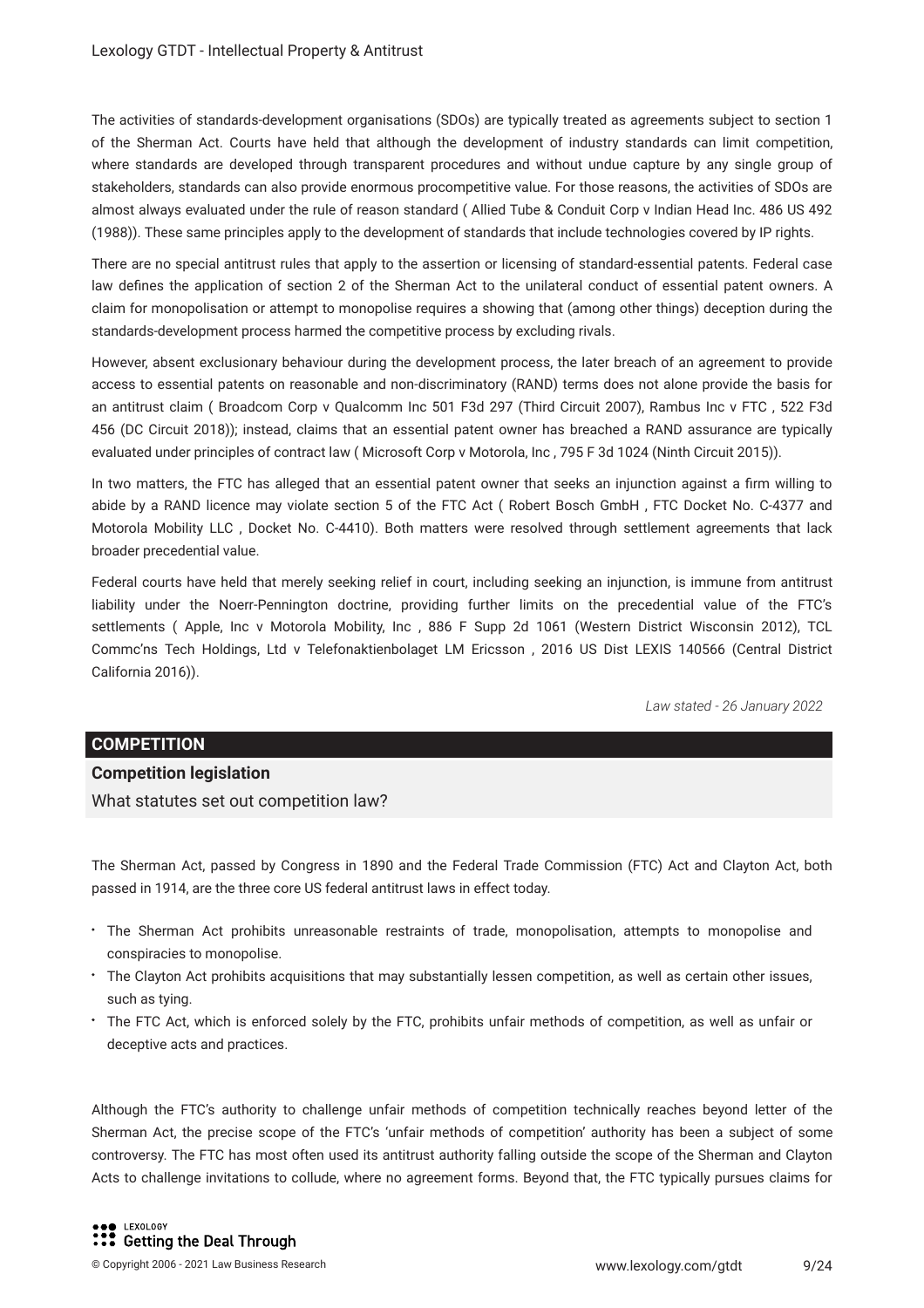an unfair method of competition under the same standards federal courts apply to Sherman Act claims.

In addition to these federal statutes, most states have their own antitrust statutes – generally modelled after the federal antitrust laws – enforced by the state attorneys general or private plaintiffs.

*Law stated - 26 January 2022*

#### **IP rights in competition legislation**

Do the competition laws make specifc mention of any IP rights?

US antitrust statutes do not specifcally mention IP rights; however, the Department of Justice (DOJ) and the FTC have issued antitrust licensing guidelines (frst in 1995 and most recently in 2017) and other guidance materials that outline the agencies' antitrust enforcement policy towards the licensing of intellectual property and other conduct involving IP, such as patent pools, bundled or package licensing arrangements and unilateral refusals to deal.

*Law stated - 26 January 2022*

#### **Review and investigation of competitive effects from exercise of IP rights**

Which authorities may review or investigate the competitive effect of conduct related to exercise of IP rights?

The DOJ and the FTC jointly enforce the federal antitrust laws; however, only the DOJ has the authority to bring criminal enforcement actions – although the FTC can refer matters to the DOJ for criminal enforcement. Additionally, under section 5 of the FTC Act, the FTC may bring civil challenges to conduct that violates section 5 of the FTC Act (which covers but is not limited to claims that could be brought under sections 1 or 2 of the Sherman Act) either in administrative proceedings or federal court.

Coordination between the DOJ and the FTC is governed loosely by an informal memorandum of understanding, which distributes enforcement authority by industry expertise and knowledge. For example, the FTC is typically responsible for industries, including healthcare providers, pharmaceuticals, and food and retail. The DOJ is typically responsible for telecommunication, agriculture and insurance.

*Law stated - 26 January 2022*

#### **Competition-related remedies for private parties**

Can a private party recover for competition-related damages caused by the exercise, licensing or transfer of IP rights?

Private parties can recover for competition-related damages from the exercise, licence or transfer of IP rights under either federal or state antitrust law. Under federal law, the Clayton Act creates a private right of action for parties to recover damages from injuries fowing from a violation of the antitrust laws. Damages are typically trebled, and plaintiffs may also recover court costs and attorneys' fees (15 USC, section 15(a)). Plaintiffs may also win an injunction requiring the defendant to end the offending conduct.

To win relief, a plaintiff must establish antitrust injury, which requires that it suffered harm because of the restriction in competition that forms the basis for the violation. The alleged anticompetitive conduct must proximately cause the injury.

Forty years ago, the Supreme Court barred, with limited exceptions, indirect purchasers from seeking and recovering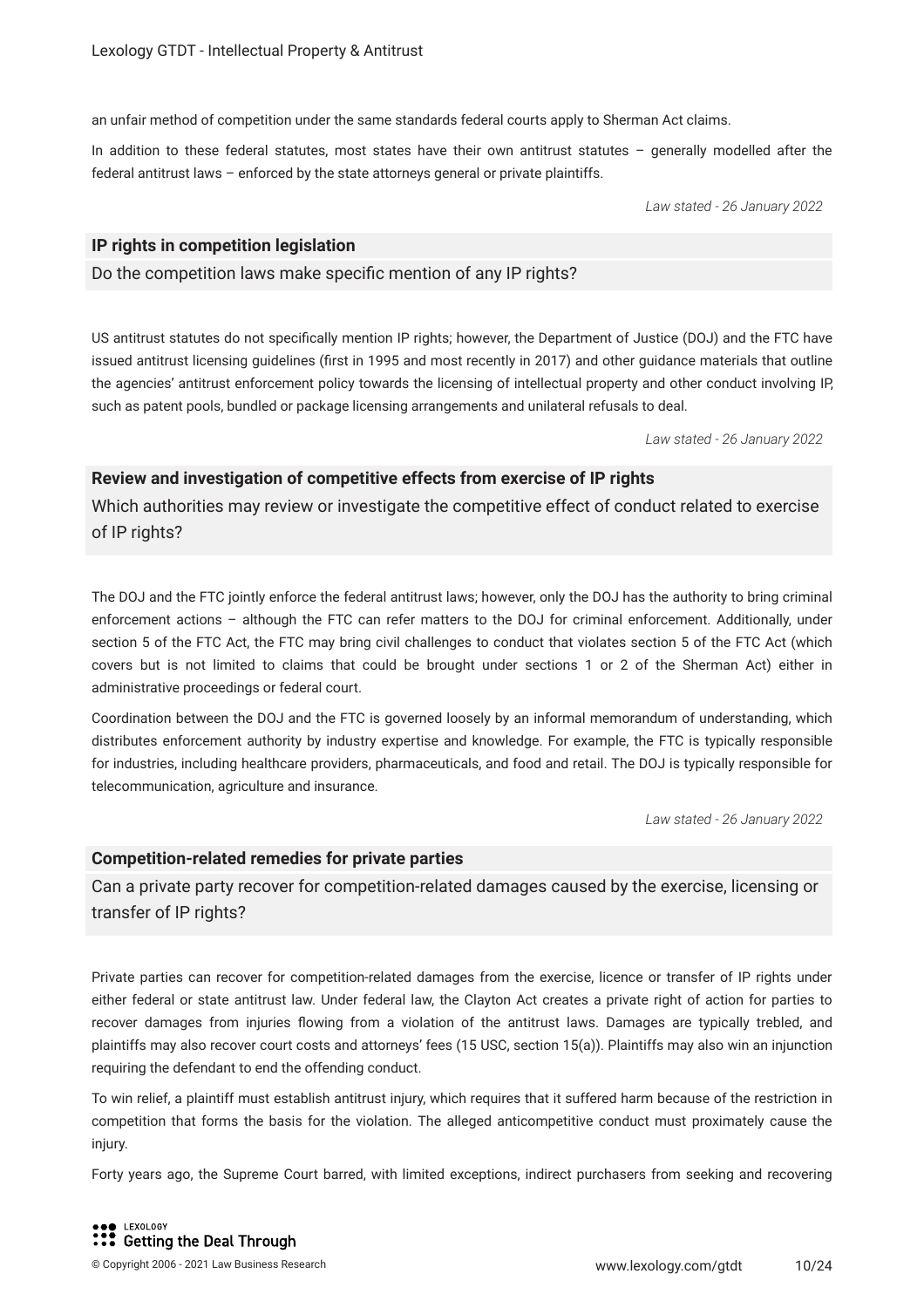antitrust damages ( Illinois Brick Co v Illinois, 431 US 720 (1977)). Over half of US states have enacted 'Illinois Brick repealer' statutes allowing for indirect purchasers to recover.

On 13 May 2019, the Supreme Court afrmed the Ninth Circuit's decision that because Apple sold iPhone apps directly to consumers, Apple should be treated as a distributor and consumers as direct purchasers with standing to sue Apple for alleged monopolisation of the market for iPhone apps ( Apple v Pepper , 139 S Ct 1514 (2019)).

*Law stated - 26 January 2022*

#### **Competition guidelines**

Have the competition authorities, or any other authority, issued guidelines or other statements regarding the overlap of competition law and IP?

The DOJ and the FTC have issued joint guidance materials on federal antitrust enforcement policy relating to intellectual property. In 2007, the agencies issued a report outlining agency enforcement policy on a range of competition issues involving intellectual property, including unilateral refusals to license, the incorporation of patents into standards, patent pools, tying and bundling.

For purposes of antitrust analysis, the agencies distinguished unconditional from conditional refusals to license. Under US enforcement policy, unconditional unilateral refusals to license patents 'will not play a meaningful part in the interface between patent rights and antitrust protections'. Conditional refusals to license, such as a licence that includes exclusivity provisions, may raise antitrust concerns if restrictions in the licence lead to competitive harm.

In 2017, the DOJ and the FTC issued updated Antitrust Guidelines for the Licensing of Intellectual Property . The Guidelines incorporate the core principles from the 1995 Guidelines and remain consistent with the principles in the broader 2007 Antitrust IP Report. The 2017 Guidelines cover the antitrust treatment of licences involving patents, copyrights, or trade secrets. Although the Guidelines do not apply expressly to trademark agreements, 'the same general antitrust principles that apply to other forms of intellectual property apply to trademarks as well.'

The 2017 Guidelines incorporate several key principles:

- the agencies will apply the same antitrust principles to conduct involving IP as the principles applied to conduct involving other forms of property;
- IP rights do not create a presumption of market power under the antitrust laws; and
- IP licensing allows frms to combine complementary assets and is thus generally pro-competitive.

The vast majority of restrictions in licensing arrangements are evaluated under the rule of reason and are not likely to harm competition if the restriction does not limit competition that would have existed in the absence of the licence.

*Law stated - 26 January 2022*

#### **Exemptions from competition law**

Are there aspects or uses of IP rights that are specifcally exempt from the application of competition law?

Courts have developed a number of exemptions and immunities from the antitrust laws, such as the state action doctrine or protection for the solicitation of government action (known as Noerr-Pennington immunity). These general exemptions apply equally to conduct involving IP rights.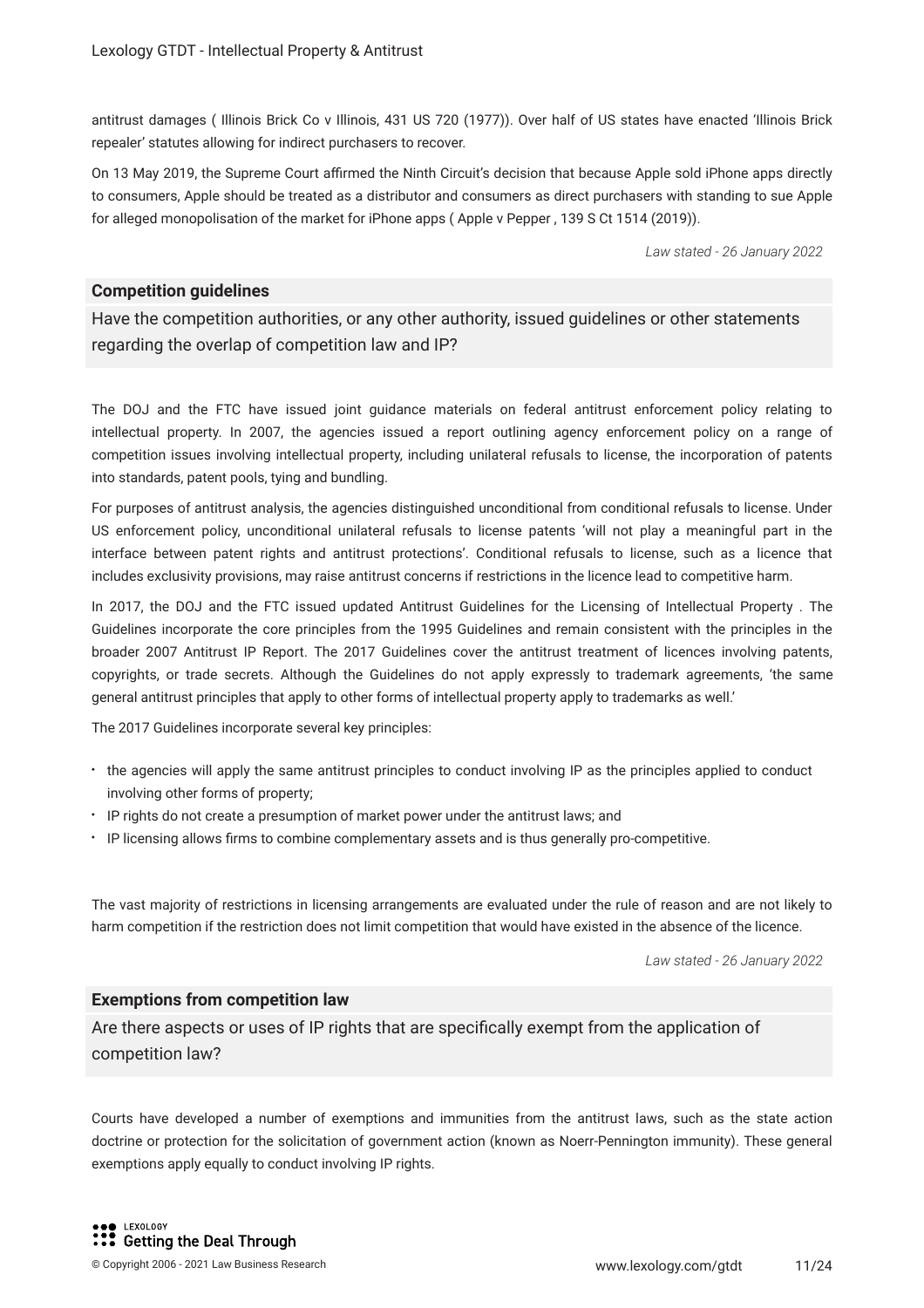Noerr-Pennington immunity protects IP owners from antitrust liability for pursuing infringement claims unless the underlying claims are both objectively and subjectively baseless ( Professional Real Estate Investors v Columbia Pictures Industries , 508 US 49 (1993)). Petitioning immunity extends to conduct associated with seeking relief, such as sending infringement notices or other marketplace communications relating to infringement. Some courts have recognised an exception to petitioning immunity where the IP owner fles repeated lawsuits without regard to individual merit ( USS-Posco Industries v Contra Costa County , 31 F.3d 800 (Ninth Circuit 1994)).

The Federal Circuit has held that a mere unconditional unilateral refusal to license or share intellectual property is lawful and cannot give rise to antitrust liability ( In re Independent Service Organizations Antitrust Litigation , 203 F3d 1322 (Federal Circuit 2000)). One appellate court has held that although a refusal to license is presumptively lawful as a legitimate exercise of the statutory right to exclude, but the presumption can be overridden by evidence that the refusal was a pretextual effort to harm rivals ( Image Technical Services, Inc v Kodak Co , 125 F3d 1195 (Ninth Circuit 1997)); however, in reversing a district court decision, the Ninth Circuit more recently held that patent owner has no antitrust duty to deal with rivals except in limited circumstances articulated by the Supreme Court ( FTC v Qualcomm , 969 F3d 974 (Ninth Circuit 2020), citing Verizon Communications Inc v Law Offices of Curtis v Trinko LLP, 540 US 398 (2004)).

*Law stated - 26 January 2022*

#### **Copyright exhaustion**

Does your jurisdiction have a doctrine of, or akin to, 'copyright exhaustion' (EU) or 'first sale' (US)? If so, how does that doctrine interact with competition laws?

The first sale doctrine is codified under section 109(a) of the Copyright Act. Under the first sale doctrine, a party that lawfully acquires the tangible embodiment of a copyright work, such as a book or a compact disc, may resell the item without violating the copyright. Efforts to control the price at which the acquiring party resells the product are evaluated under state and federal antitrust laws relating to resale-price maintenance.

The first sale doctrine does not apply to computer software that is licensed rather than sold; thus, the copyright owner can exert greater control over subsequent distribution by licensing rather than selling the tangible product ( Vernor v Autodesk , 621 F3d 1102 (Ninth Circuit, 2010)). The party asserting the frst use defence bears the burden of proving ownership through lawful acquisition.

*Law stated - 26 January 2022*

#### **Import control**

To what extent can an IP rights holder prevent 'grey-market' or unauthorised importation or distribution of its products?

An IP owner can challenge the unauthorised importation of infringing products by fling a complaint with the US International Trade Commission (ITC) under section 337 of the Tariff Act.

Section 337 bars unfair methods of competition, including through importation of items that infringe US patent, copyright or trademark rights. The primary remedy in a 337 investigation is an exclusion order, which blocks entry of infringing items at the border.

The ITC may also stop the sale of infringing items already in the US through a cease and desist order. A trademark owner may also fle suit in federal court under section 42 of the Lanham Act. Relief under the Lanham Act may include injunctive relief to stop infringing imports as well as monetary relief.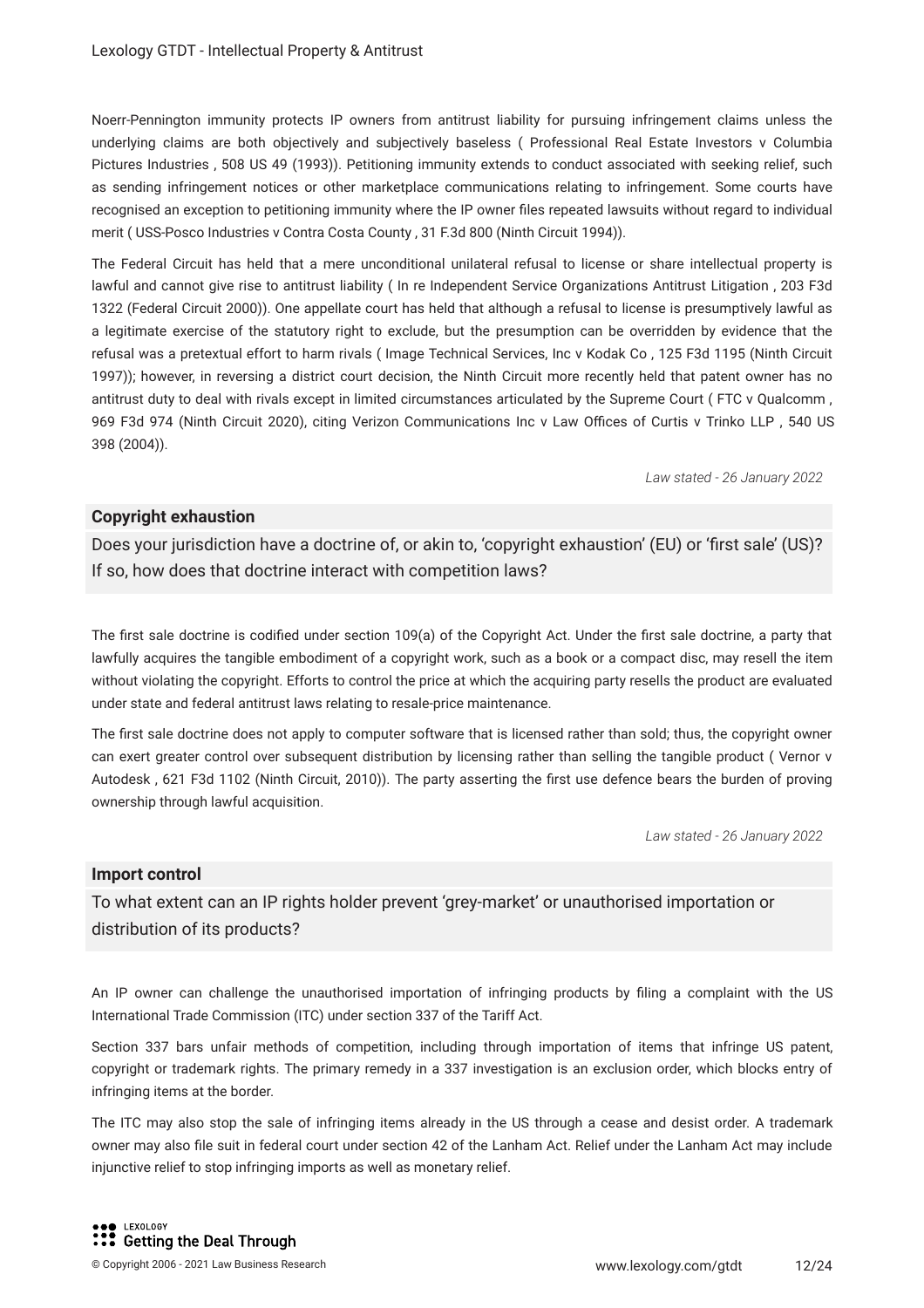#### **Jurisdictional interaction between competition laws and IP rights**

Are there authorities with exclusive jurisdiction over IP-related or competition-related matters? For example, are there circumstances in which a competition claim might be transferred to an IP court to satisfy subject matter jurisdiction? Are there circumstances where the resolution of an IP dispute will be handled by a court of general jurisdiction?

US district courts have exclusive jurisdiction over claims brought under the patent and copyright acts. The Federal Circuit has exclusive jurisdiction to hear appeals in cases 'arising under' that patent laws. A case that involves both a patent and antitrust claim will be appealed to the Federal Circuit; however, the Federal Circuit will apply the law of the appropriate regional circuit to pure antitrust questions, such as relevant market and competitive effects.

Antitrust enforcement occurs at both the state and federal level. Actions are brought by the FTC, the DOJ and state attorneys general, as well as through private litigation. The FTC has sole authority to enforce the FTC Act, which it may do in federal court or in its own administrative tribunal. Administrative decisions are appealed to the Commission and may be ultimately reviewed by federal appellate courts.

*Law stated - 26 January 2022*

#### **MERGER REVIEW**

#### **Powers of competition authority**

Does the competition authority have the same authority with respect to reviewing mergers involving IP rights as it does with respect to any other merger?

Acquisitions involving IP rights are reportable under the HSR Act if the value of the IP rights triggers statutory thresholds and the parties otherwise meet the standard regulatory requirements for premerger notifcation. The FTC and the DOJ review both reportable and non-reportable mergers and acquisitions involving IP rights under the same statutes that apply to other mergers (the Sherman, Clayton and FTC Acts). State attorneys general also have the authority to review and challenge mergers, and that authority includes mergers that involve IP.

Certain IP licensing agreements that fall short of a full transfer or assignment of rights may also be reportable. Based on informal guidance from the FTC Premerger Notification Office, exclusive patent or trademark licences may be reportable under the HSR Act. Such licences may be reportable, even if exclusivity extends only to a particular geographic region.

Although non-exclusive licences are generally not reportable, the FTC issued a rule in 2013 that requires reporting for certain non-exclusive pharmaceutical patent licences that transfer 'all commercially signifcant' rights, even where the licensor retains manufacturing rights.

*Law stated - 26 January 2022*

#### **Analysis of the competitive impact of a merger involving IP rights**

Does the competition authority's analysis of the competitive impact of a merger involving IP rights differ from a traditional analysis in which IP rights are not involved? If so, how?

The same principles apply to the evaluation of mergers and acquisitions involving IP rights as those that apply to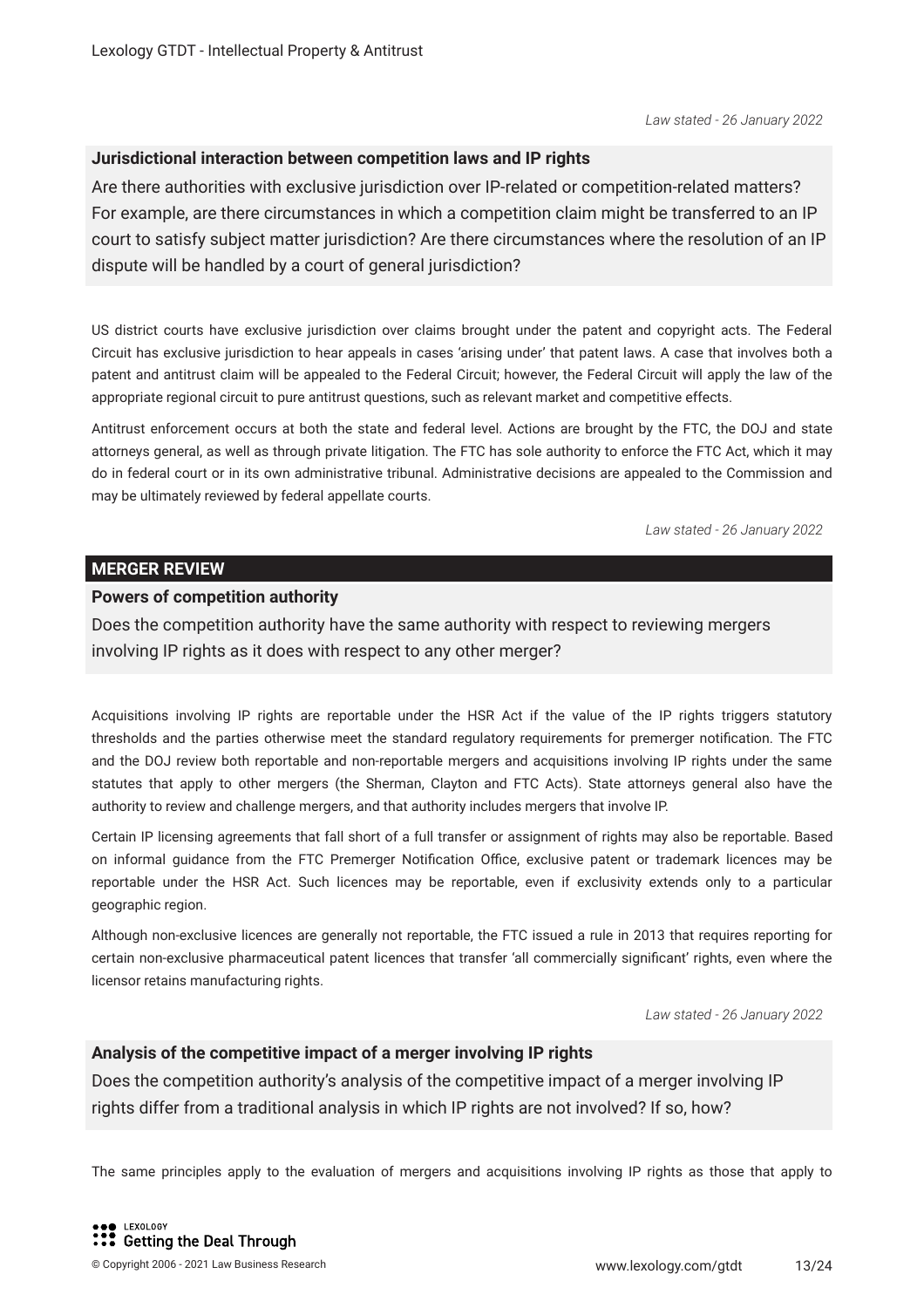transactions involving other forms of property however, in analysing mergers involving IP, the agencies may consider competitive effects in upstream technology markets for the IP rights themselves as well as downstream product markets.

In limited cases, the agencies may also consider the impact of a merger on research and development (R&D) activities, and the analysis of the competitive effects on R&D may be more likely in mergers that involve the transfer of signifcant IP. Potential anticompetitive effects in an R&D or innovation market has not played a meaningful role in merger investigations outside the pharmaceutical sector, where the agencies will evaluate the pipeline products of the merging parties; however, even those matters can be understood as focusing on potential competition rather than pure R&D.

*Law stated - 26 January 2022*

#### **Challenge of a merger**

In what circumstances might the competition authority challenge a merger involving the transfer or concentration of IP rights? Does this differ from the circumstances in which the competition authority might challenge a merger in which IP rights were not a focus?

The US agencies will apply the same statutes and legal standards towards evaluating the competitive effects of mergers involving IP as those that apply to other transactions and will take both horizontal and vertical effects into account. For example, the agencies may consider whether the transfer of a patent portfolio would combine ownership over technologies that would otherwise compete in upstream technology markets and whether that combination may substantially lessen competition.

The agencies may also evaluate whether the acquisition will change the incentives of the merging parties towards licensing potential downstream rivals. In 2011 and 2012, the DOJ investigated a series of transactions involving the transfer of large patent portfolios that included standard-essential. The agencies evaluated how the transfer would change incentives to share IP with downstream product market rivals. The DOJ allowed the transactions to proceed after certain acquiring parties made public assurances regarding their future licensing behaviour (Statement of the DOJ's Antitrust Division, 13 February 2012).

Challenges to the aggregation of patents by patent assertion entities are likely to fail where plaintiffs are unable to show that the defendant enhanced its market power in any technology market consisting of patents that cover technical substitutes ( Intel Corporation v Fortress Investment Group LLC, 2020 US Dist LEXIS 158831 (Northern District of California, 15 July 2020)).

*Law stated - 26 January 2022*

#### **Remedies to address the competitive effects of mergers involving IP**

What remedies are available to address competitive effects generated by a merger when those effects revolve around the transfer of IP rights?

The normal range of remedies is available to restore competition that may be lost in mergers that involve IP rights, including divestiture and behavioural remedies. In some cases, one of the merging parties may own intellectual property that creates a barrier to entry into the relevant market.

To resolve competitive concerns with the merger, the agencies may require the merging parties to provide a licence to new entrants to ameliorate the potential anticompetitive effects from the merger.

In 2012, the DOJ at least informally appeared to require certain technology companies acquiring stakes in large patent portfolios to provide assurances regarding their willingness to provide downstream competitors with access to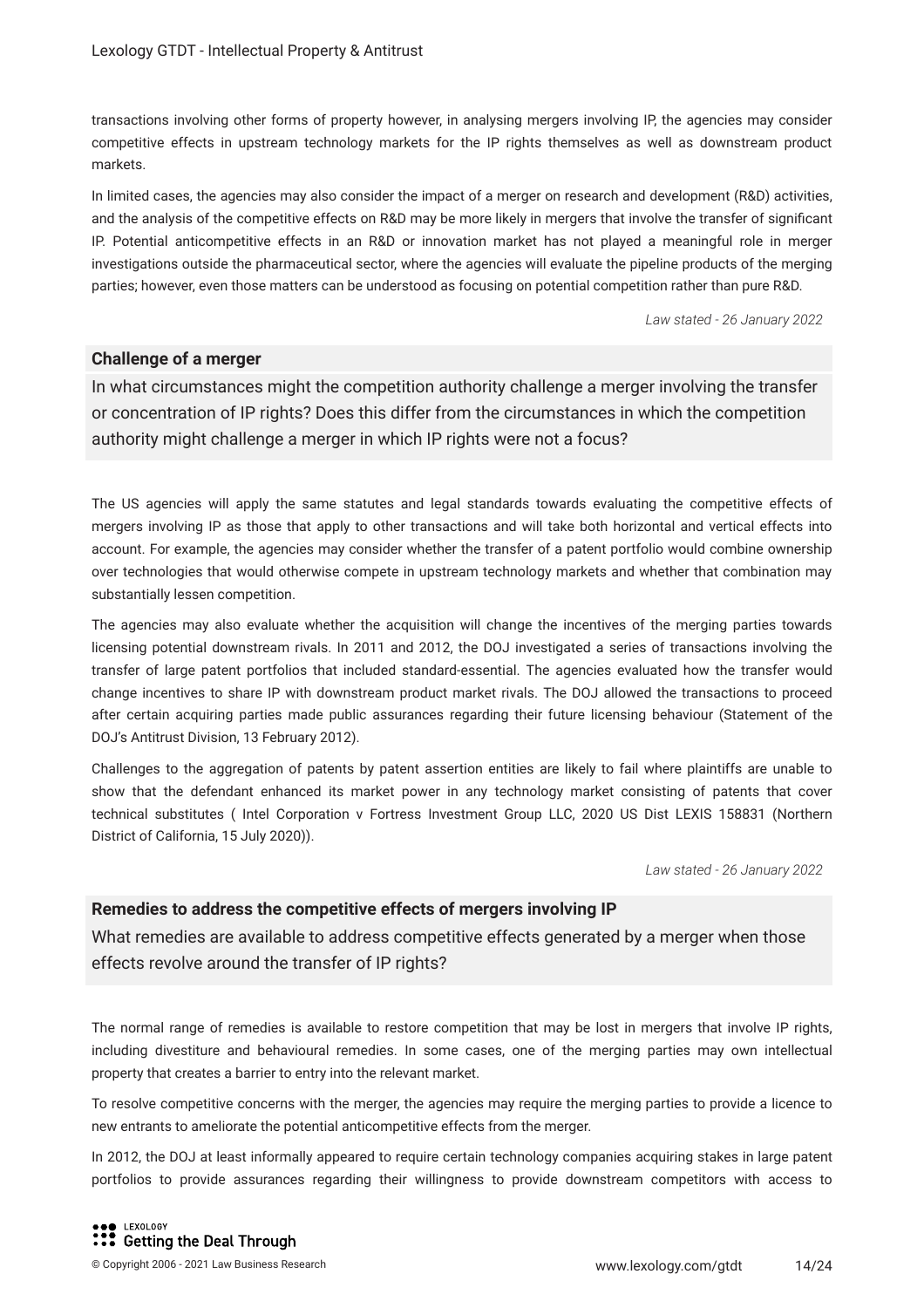standard-essential patents that were part of the portfolios (Statement of the DOJ's Antitrust Division, 13 February 2012).

In other cases, IP rights owned by one of the merging parties may act as a barrier to entry, in which case the agencies may require that the merging parties either divest certain intellectual property rights or to make licences available to new entrants to resolve competitive concerns associated with the merger. Courts also have the authority to require divestiture of assets, including IP rights, to remedy an anticompetitive merger.

*Law stated - 26 January 2022*

#### **SPECIFIC COMPETITION LAW VIOLATIONS**

#### **Conspiracy**

Can the exercise, licensing or transfer of IP rights create price-fxing or conspiracy liability?

The same antitrust rules apply to price-fxing and conspiracy claims involving intellectual property as those that apply to horizontal conduct involving tangible property. Most licensing arrangements expand competition by allowing parties to share complementary assets; thus, the transfer or licensing or IP is seldom treated as per se unlawful.

When evaluating a licensing arrangement, the agencies will ask whether the licence restricts competition between the parties that would have existed in the absence of a licence. In cases where the licensee requires a licence to participate in the market, a licence expands competition, even if the parties agree on the resale price of licensed products or agree to operate in different territories; however, a licence or cross-licensing arrangement may support a price-fxing claim if it is used as a sham to control the price for products or technologies where the parties would be actual or potential competitors without the licence.

In Continental Auto Systems v Avanci , a district court dismissed claims fled by upstream component manufacturers alleging that a patent pool covering 5G standard-essential patents that offered licences solely to end-device manufacturers constituted an unlawful conspiracy. Applying the rule of reason, the court held that the pool agreement did not harm competition because it did not preclude pool members from individually negotiating licences that excluded the pool's feld of use restriction (485 F Supp 3d 712 (Northern District of Texas, 10 Sept 2020)). Agreements among technology users on the price at which they will accept a licence may also give rise to a price-fxing claim.

*Law stated - 26 January 2022*

#### **Scrutiny of settlement agreements**

How would a settlement agreement terminating an IP infringement dispute be scrutinised from a competition perspective? What are the key factors informing such an analysis?

While IP settlements are not immune from antitrust scrutiny, settlement of legitimate infringement actions is typically procompetitive and lawful under a rule of reason standard; however, patent infringement settlements in the pharmaceutical sector that involve a reverse payment from the infringer to the patent owner are often the subject of antitrust scrutiny.

The court rejected the assertion that a settlement that fell within the legitimate scope of the patent owner's rights should be immune from scrutiny, concluding that a large unexplained payment from the patent owner to the alleged infringer suggests that the patent would not survive challenge. As such, the presence of the reverse payment raises legitimate concerns that the settlement could be used primarily as a tool to restrain competition; however, the same antitrust standard applies.

The Supreme Court held in FTC v Actavis that reverse payment patent settlements are subject to antitrust scrutiny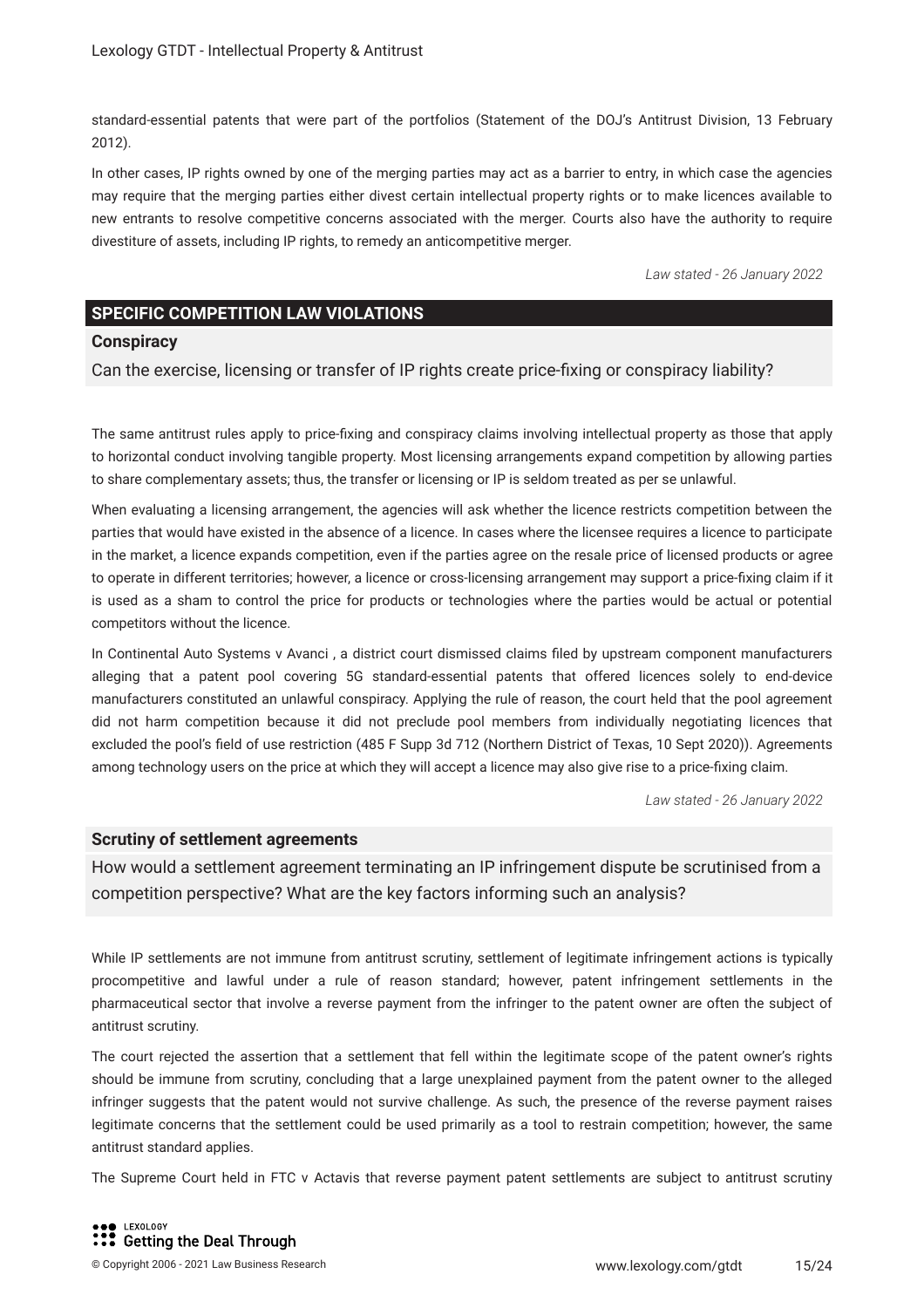under a rule of reason standard – the same standard that applies broadly to agreements with the potential for procompetitive beneft.

*Law stated - 26 January 2022*

#### **Reverse payment patent settlements**

How have the competition laws been applied to reverse payment patent settlements in your jurisdiction?

Patent settlements in the pharmaceutical sector that include a reverse payment from the owner of a patent on a branded drug to an alleged generic infringer have been the subject of scrutiny from enforcement agencies and have been widely litigated by private plaintiffs as well.

In a signifcant 2013 decision, FTC v Actavis, Inc , the Supreme Court held that even in cases where the underlying infringement claim was not a sham, reverse payment settlements are subject to antitrust scrutiny under a section 1 rule of reason standard. The Court explained that an 'unexplained large reverse payment itself would normally suggest that the patentee has serious doubts about the patent's survival', suggesting the objective of the settlement is to preserve and share monopoly profts by avoiding price competition.

However, the Court refused to fnd that reverse payment settlements were presumptively unlawful, which would effectively shift the burden to the settling parties to prove that the agreement was pro-competitive. It held that the anticompetitive effects of a settlement depended on a variety of factors, including the size of the payment relative to likely litigation costs, whether the payment provided compensation for other services and that a plaintiff 'must prove its case as in other rule-of-reason cases'.

Since Actavis , most district courts have concluded that a non-cash transfer of value from the branded pharmaceutical to the potential generic can constitute a reverse payment. The Third Circuit has held that the branded pharmaceutical frm's agreement to refrain from introducing an authorised generic during the frst-fler's 180-day exclusivity period can constitute a reverse payment and support an antitrust claim. Additionally, in 2016, the First Circuit followed the Third Circuit in holding that these no authorised generic agreements may violate the antitrust laws, holding that to limit the holding of Actavis to only cash payments would put form over substance.

There are still numerous reverse payment lawsuits that continue to be litigated, for example:

- In re Glumetza Antitrust Litig, Case No. C 20-01198 WHA, 2020 US Dist LEXIS 39649, 2020 WL 1066934 (Northern District of California 5 Mar 2020) (partially granting and partially denying the motion to dismiss in reverse payment putative class action); and
- In re Zetia (Ezetimibe) Antitrust Litig, MDL No. 2:18-md-2836, 2020 US Dist LEXIS 152380, 2020 WL 4917625 (Eastern District of Virginia 21 Aug 2020) (partially granting class certifcation in reverse payment case).

Government agencies also continue to actively litigate such cases, such as Impax Labs, Inc v Fed Trade Comm'n , 994 F3d 484, 494 (Fifth Circuit 2021), cert denied, 211 LEd 2d 400 (2021) (upholding the ruling of the Federal Trade Commission (FTC) that Impax Laboratories had entered into an illegal reverse payment settlement with a competitor).

Congress has also begun to turn its attention to reverse payments. Bills have been introduced in both the US senate and the House of Representatives that are aimed at curbing or banning such settlements (see, for example, Expanding Access to Low-Cost Generics Act of 2021 , S 2910, 117th Cong (2021) and the Preserve Access to Affordable Generics and Biosimilars Act , HR 2375, 116th Congress (2019)).

California also passed legislation aimed at banning reverse payment agreements, although on 9 December 2021, that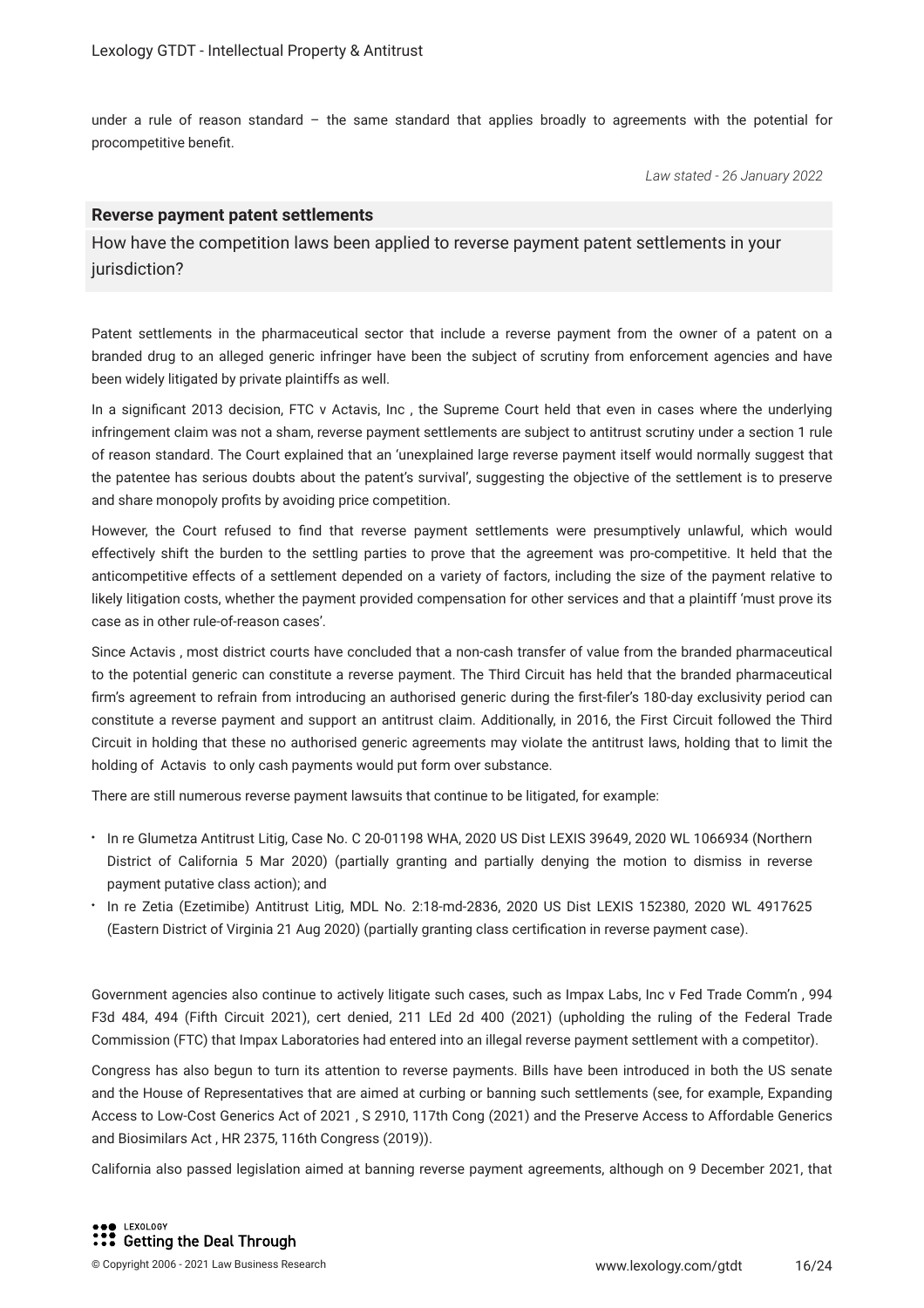legislation was preliminarily enjoined in federal court for likely violating the dormant Commerce Clause ( Ass'n for Accessible Meds v Bonta , Case No 2:20-cv-01708-TLN-DB, 2021 US Dist LEXIS 236387, at \*17-18 (Eastern District of California, 9 Dec 2021)).

Finally, in response to President Biden's July 2021 Executive Order on Promoting Competition in the American Economy, the FTC has begun exploring whether it should establish new regulations regarding pay-for-delay agreements (Fed Trade Comm'n, Statement of Regulatory Priorities (10 Dec 2021)).

However, private plaintiffs who previously entered into arbitration agreements with pharmaceutical manufacturers may have a harder time bringing lawsuits. In 2019, the Third Circuit found that a lawsuit alleging that a pharmaceutical manufacturer engaged in anticompetitive behaviour to protect its monopoly over a drug called Remicade was subject to an arbitration clause, even though that arbitration clause was part of a distribution agreement and not directly related to antitrust ( In re Remicade (Direct Purchaser) Antitrust Litig , 938 F3d 515, 524-56 (Third Circuit 2019); but see In re Rotavirus Vaccines Antitrust Litig, Civil Action No. 18-CV-1734, 2020 US Dist LEXIS 217565, 2020 WL 6828123 (Eastern District of Pennsylvania 20 Nov 2020) (fnding that physician buying groups did not have authority to bind their members to arbitration provisions)).

*Law stated - 26 January 2022*

#### **(Resale) price maintenance**

Can the exercise, licensing, or transfer of IP rights create liability under (resale) price maintenance statutes or case law?

The Supreme Court has long held that where an IP owner licenses a product market competitor, it may restrict the price at which its competitor sells the licensed product ( United States v General Electric , 272 US 476 (1926)); however, for many years the liberal treatment afforded resale price maintenance for licensed products stood in contrast to the per se rule against vertical price-fxing more generally.

In 2007, the Supreme Court reversed the per se rule for vertical price-fxing and held that, given the potential for procompetitive benefts, an agreement between vertically related entities on minimum resale prices will be evaluated under the rule of reason (Leegin Creative Leather Products v PSKS, 551 US 877 (2007)).

The rule of reason requires a showing that the agreement harmed competition and that the harm was not outweighed by countervailing competitive benefts. Competitive harm is unlikely in a situation where the licensor and the licensee would not have competed in the same relevant market absent the licence; thus, the law covering licensed and unlicensed products is now better aligned under federal law. However, resale price maintenance remains per se unlawful under many state antitrust statutes.

*Law stated - 26 January 2022*

#### **Exclusive dealing, tying and leveraging**

Can the exercise, licensing, or transfer of IP rights create liability under statutes or case law relating to exclusive dealing, tying and leveraging?

Exclusive dealing and trying arrangements involving intellectual property are evaluated under sections 1 and 2 of the Sherman Act, section 3 of the Clayton Act and section 5 of the FTC Act. These arrangements are subject to the same standards as arrangements involving tangible property and are almost always evaluated under the rule of reason standard.

In the 2017 Antitrust Licensing Guidelines, the FTC and the DOJ explained that tying and package licensing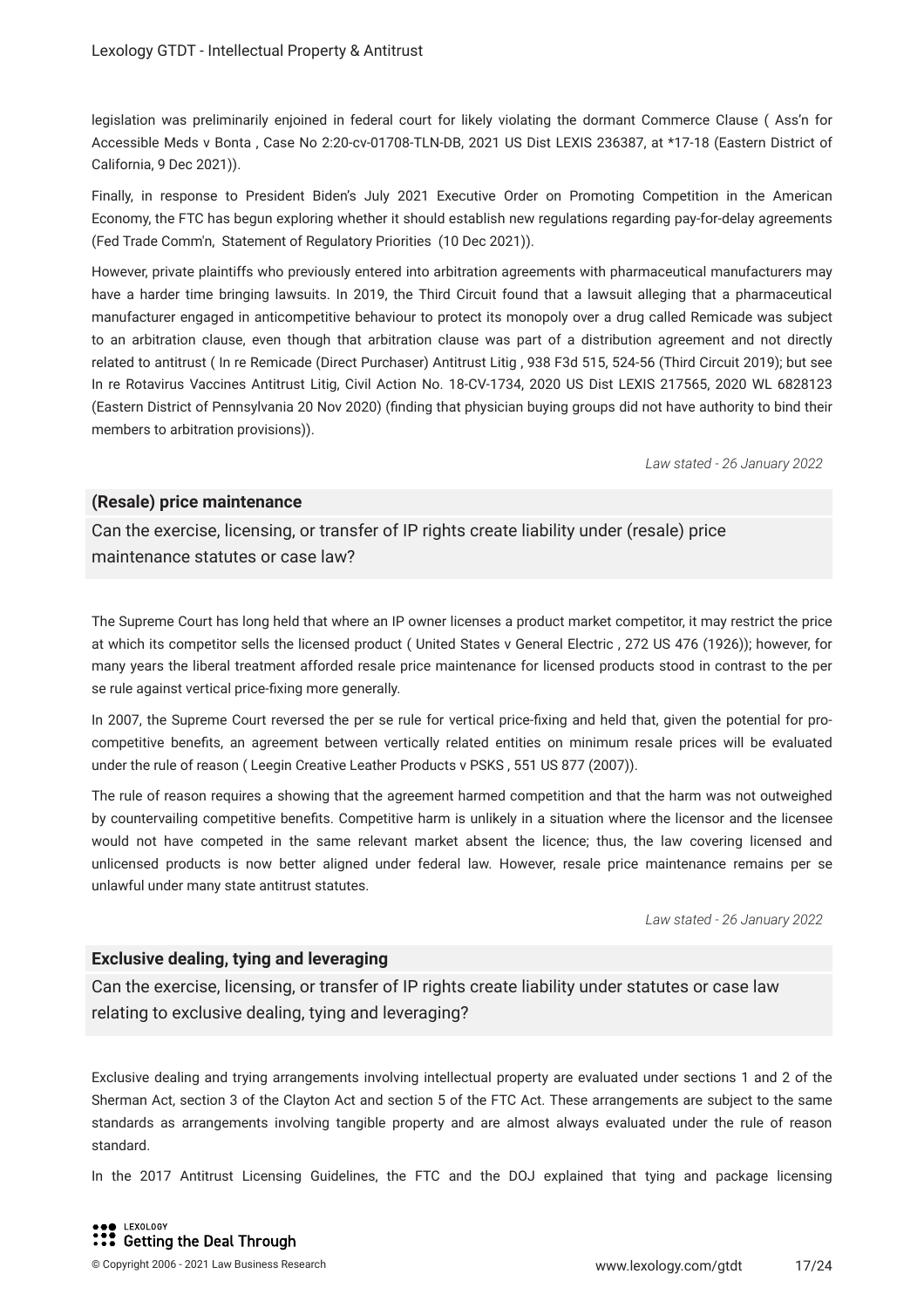arrangements can provide substantial efficiencies and provided guidance on the application of the rule of reason to these arrangements. The agencies will challenge such arrangements only if the IP owner has market power in the tying product or technology, and the arrangement has an adverse effect on competition that is not outweighed by countervailing efficiencies.

In evaluating an exclusive dealing arrangement, the agencies will consider both the extent to which exclusivity enables the IP owner to realise the value of its rights more efficiently and the extent to which the arrangement forecloses competition that would have existed absent the licence. Though the term is used loosely in some opinions, US courts generally do not recognise leveraging as a distinct theory of harm. Any claim that a frm is using a licence to leverage power from one market to the next must meet the standards for anticompetitive exclusion to succeed.

*Law stated - 26 January 2022*

#### **Abuse of dominance**

Can the exercise, licensing, or transfer of IP rights create liability under statutes or case law relating to monopolisation or abuse of dominance?

US antitrust law does not recognise a claim for abuse of dominance. Single-frm conduct associated with the exercise or acquisition of monopoly power is evaluated under section 2 of the Sherman Act and section 5 of the FTC Act.

Monopolisation under section 2 requires a showing that a frm has acquired or maintained monopoly power through the anticompetitive exclusion of rivals, rather than creating 'a superior product, business acumen, or historic accident' ( United States v Grinnell Corp, 384 US 563 (1966)); however, US antitrust laws do not prevent a lawful monopolist from charging prices or setting other terms of trade that refect its lawfully acquired dominance of the market ( Verizon Communications Inc v Law Offices of Curtis V Trinko LLP, 540 US 398 (2004)).

Although the FTC may have authority under section 5 to bring a monopolisation case that falls outside the scope of section 2, the bounds of the FTC's section 5 authority are unclear, and the FTC has not prevailed in court on a different theory.

*Law stated - 26 January 2022*

#### **Refusal to deal and essential facilities**

Can the exercise, licensing, or transfer of IP rights create liability under statutes or case law relating to refusal to deal and refusal to grant access to essential facilities?

The US agencies stated in a 2007 report that they are unlikely to bring an enforcement action challenging the unconditional unilateral refusal to license patents. Similarly, the Federal Circuit has held that a refusal to license or share IP is lawful and cannot give rise to antitrust liability ( In re Independent Service Organizations Antitrust Litigation , 203 F3d 1322 (Federal Circuit 2000)).

One appellate court has held that although a refusal to license is presumptively lawful as a legitimate exercise of the statutory right to exclude, the presumption can be overridden by evidence that the refusal was a pretextual effort to harm rivals (Image Technical Services, Inc v Kodak Co, 125 F3d 1195 (Ninth Circuit, 1997)).

Although Kodak has not been overruled, it has not been followed widely and has been criticised for its reliance on the subjective intent of the IP owner and the court's failure to provide sensible guidance on distinguishing a legitimate versus pretextual exercise of the right to exclude. In reversing a district court decision, the Ninth Circuit more recently held that patent owner has no antitrust duty to deal with rivals except in the limited circumstances described by the Supreme Court ( FTC v Qualcomm , 969 F3d 974 (Ninth Circuit, 2020), citing Verizon Communications Inc v Law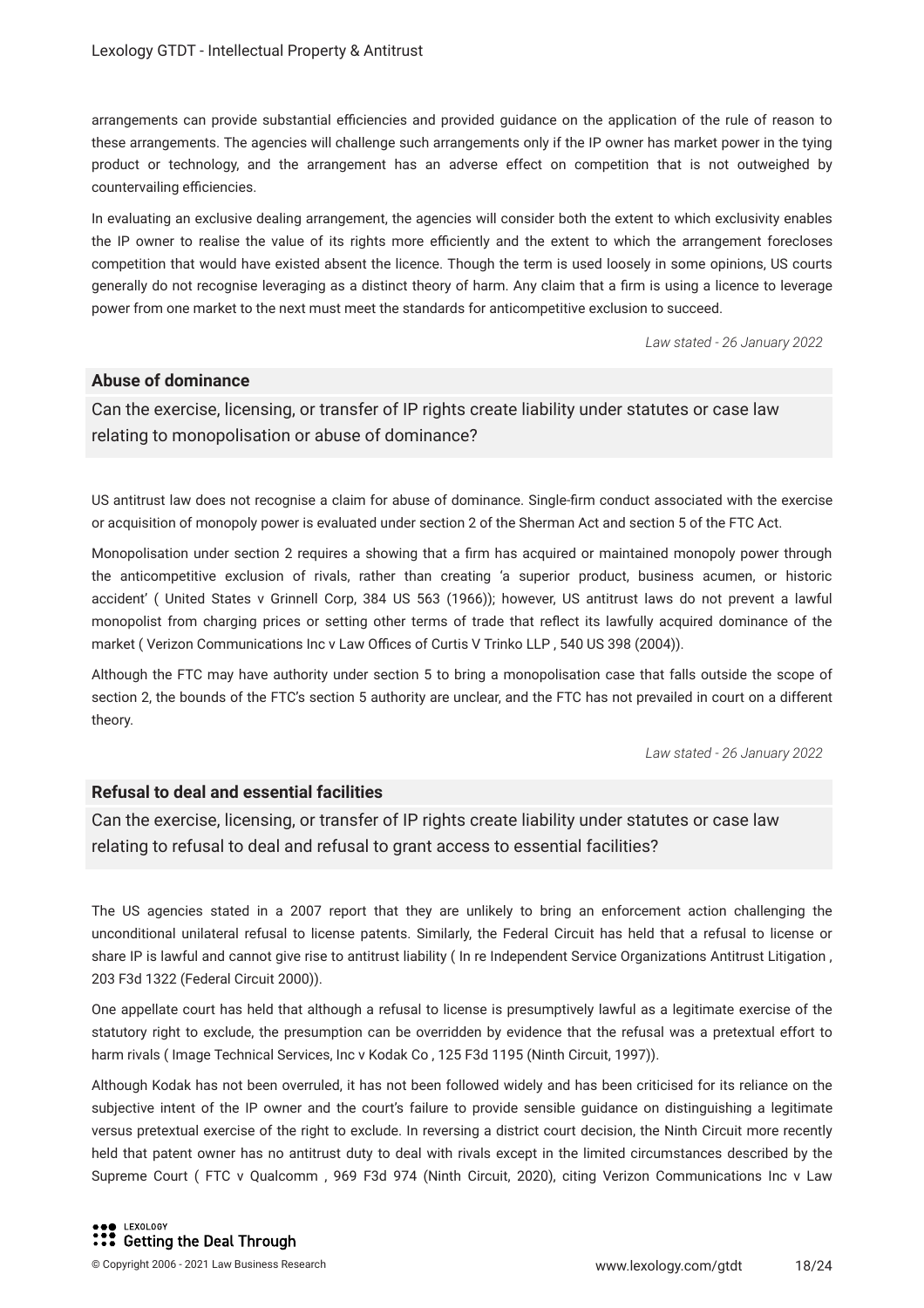Offices of Curtis V Trinko LLP, 540 US 398 (2004)).

*Law stated - 26 January 2022*

#### **REMEDIES**

#### **Remedies for violations of competition law involving IP**

What sanctions or remedies can the competition authorities or courts impose for violations of competition law involving IP?

There are no special sanctions or remedies to resolve antitrust matters involving intellectual property. Private civil antitrust matters in federal court may give rise to treble damages as well as injunctive relief.

The Supreme Court has recognised compulsory licensing as an acceptable antitrust remedy in appropriate circumstances, although district courts have rarely required a compulsory licence in practice. More commonly, courts will refuse to enforce patent rights as a remedy for patent misuse.

The FTC has the authority to seek a range of equitable remedies through administrative litigation and has ordered compulsory licensing on reasonable rates as a remedy to a section 5 violation. Both the DOJ and the FTC may require a compulsory licence or divestiture of intellectual property as part of a settlement agreement resolving the potential anticompetitive effects of a merger. Although criminal antitrust matters involving intellectual property are unusual, criminal matters can give rise to both fnes and imprisonment.

*Law stated - 26 January 2022*

#### **Competition law remedies specifc to IP**

Do special remedies exist under your competition laws that are specifc to IP matters?

Special remedies specific to IP matters do not exist under US competition laws.

*Law stated - 26 January 2022*

#### **ECONOMICS AND APPLICATION OF COMPETITION LAW**

#### **Economics**

What role has competition economics played in the application of competition law in cases involving IP rights?

Economics has changed the way that IP rights are viewed under the antitrust law. The incorporation of economics into antitrust law has led to the recognition that strong IP rights promote competition by creating incentives to invest in the development of new technologies and products. Most antitrust matters involving intellectual property are evaluated under a rule of reason standard, which requires a showing of competitive harm, typically based on fact-intensive economic analysis and evidence.

*Law stated - 26 January 2022*

#### **RECENT CASES AND SANCTIONS**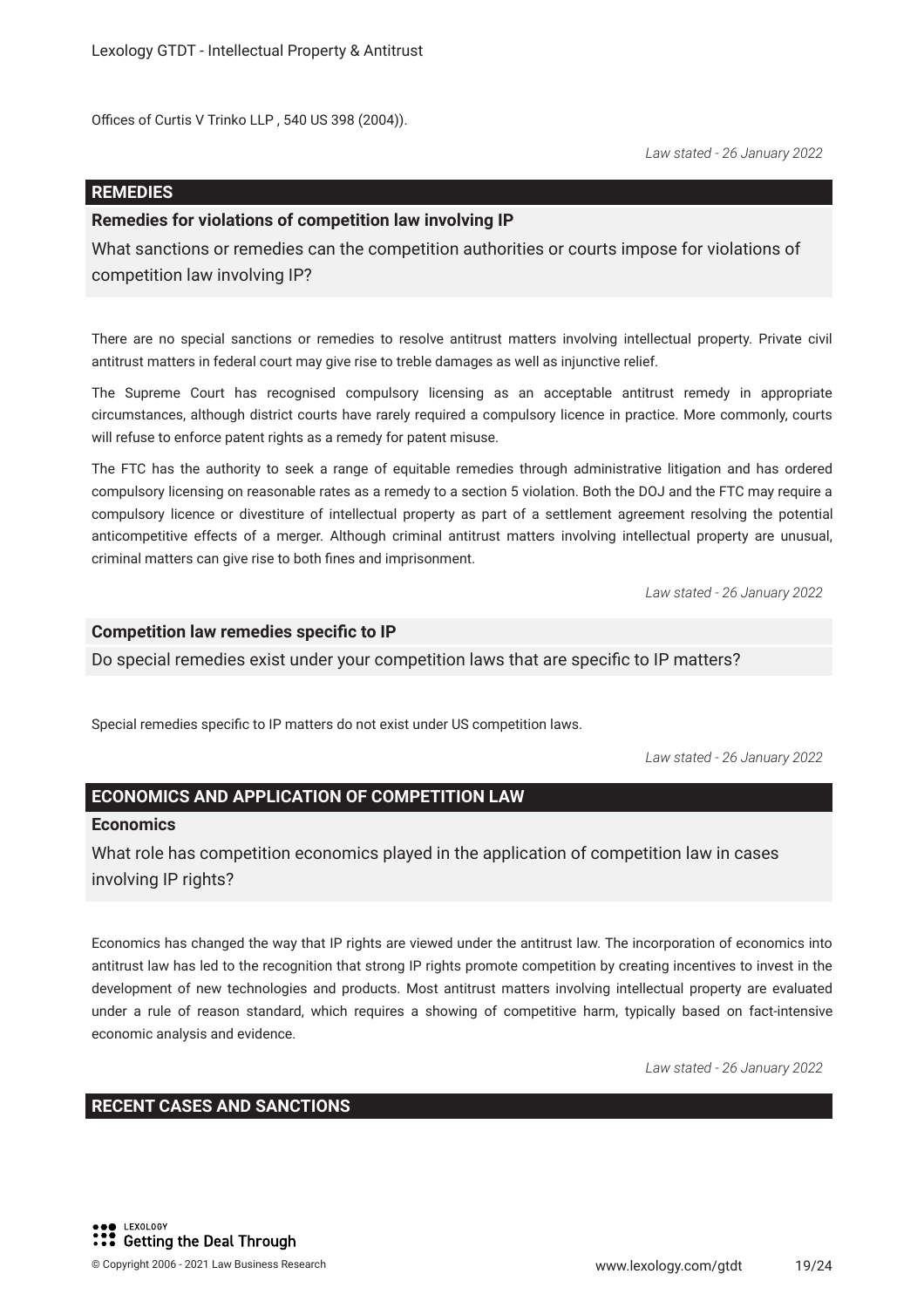#### **Recent cases**

Have there been any recent high-profle cases dealing with the intersection of competition law and IP rights?

#### **Qualcomm**

On 21 May 2019, a federal district court in the Northern District of California ruled in favour of the Federal Trade Commission (FTC) in its antitrust case against Qualcomm ( FTC v Qualcomm , 2019 US Dist LEXIS 86219 (Northern District of California, 21 May 2019)). After a 10-day bench trial, the court ruled that the FTC had shown that Qualcomm had unlawfully monopolised two markets for modem chips by requiring its modem chip customers to separately license Qualcomm's patented technology (rather than exhausting those rights through the sale of the chips themselves), refusing to provide licences for its standard-essential patents to its modem chip rivals and engaging in exclusive dealing arrangements with Apple.

Qualcomm appealed the decision to the Ninth Circuit, which stayed key aspects of the district court injunction order pending appeal. The US Department of Justice (DOJ) Antitrust Division fled an amicus brief supporting Qualcomm's appeal.

On 11 August 2020, the Ninth Circuit reversed the district court decision and vacated the remedy ( FTC v Qualcomm , 969 F3d 974 (Ninth Circuit, 2020)). It rejected each of the FTC's substantive theories of harm. It held that Qualcomm had no antitrust duty to deal with rivals and that Qualcomm's licensing policies did not harm competition because chipset customers paid the same royalty rate for Qualcomm's patents regardless of whether they sourced their chips from Qualcomm or a competitor; its licensing model was 'chipset neutral'. The court did not reach the question of whether Qualcomm had breached its licensing commitment to two specifc standards-development organisations because a breach alone would not constitute an antitrust claim.

The FTC sought rehearing, which was denied on 28 October 2020.

#### **1-800 Contacts**

On 11 June 2021 the Second Circuit reversed and vacated the Commission opinion in In the Matter of 1-800 CONTACTS, Inc 1-800 Contacts, Inc v FTC , 1 F4th 102 (Second Circuit, 2021). In August 2016, the FTC fled an administrative complaint against 1-800 Contacts. The company had asserted trademark infringement claims against several online sellers for bidding on the 1-800 Contacts brand name in a keyword search auction to trigger their own search advertising. The parties settled those claims using standard non-use agreements.

While the FTC did not challenge the legitimacy of the underlying infringement claims, it claimed that the settlement agreements nevertheless created an unreasonable restraint on competition under either a presumptively unlawful (quick look) or full rule of reason standard (complaint at 1, 4, In the Matter of 1-800 Contacts, Inc , FTC Dkt No. 9372 (8 August 2016).

The case was tried before the FTC's administrative law judge (ALF), who held in favour of the FTC complaint counsel in October 2017 ( Initial Decision of Chief Admin Law Judge D Michael Chappell at 201, In the Matter of 1-800 Contacts, Inc , FTC Dkt No. 9372 (27 October 2017).

On 14 November 2018, the Commission upheld the ALJ decision by a vote of three to one, with one commissioner issuing a vigorous dissent and one declining to participate. (FTC, ' FTC Commissioners Find that 1-800 Contacts Unlawfully Harmed Competition in Online Search Advertising Auctions, Restricting the Availability of Truthful Advertising to Consumers ' (14 November 2018)). Although the majority affirmed the ALJ, it departed from the ALJ's analysis by deciding that the agreements were presumptively unlawful – a standard that the Supreme Court rejected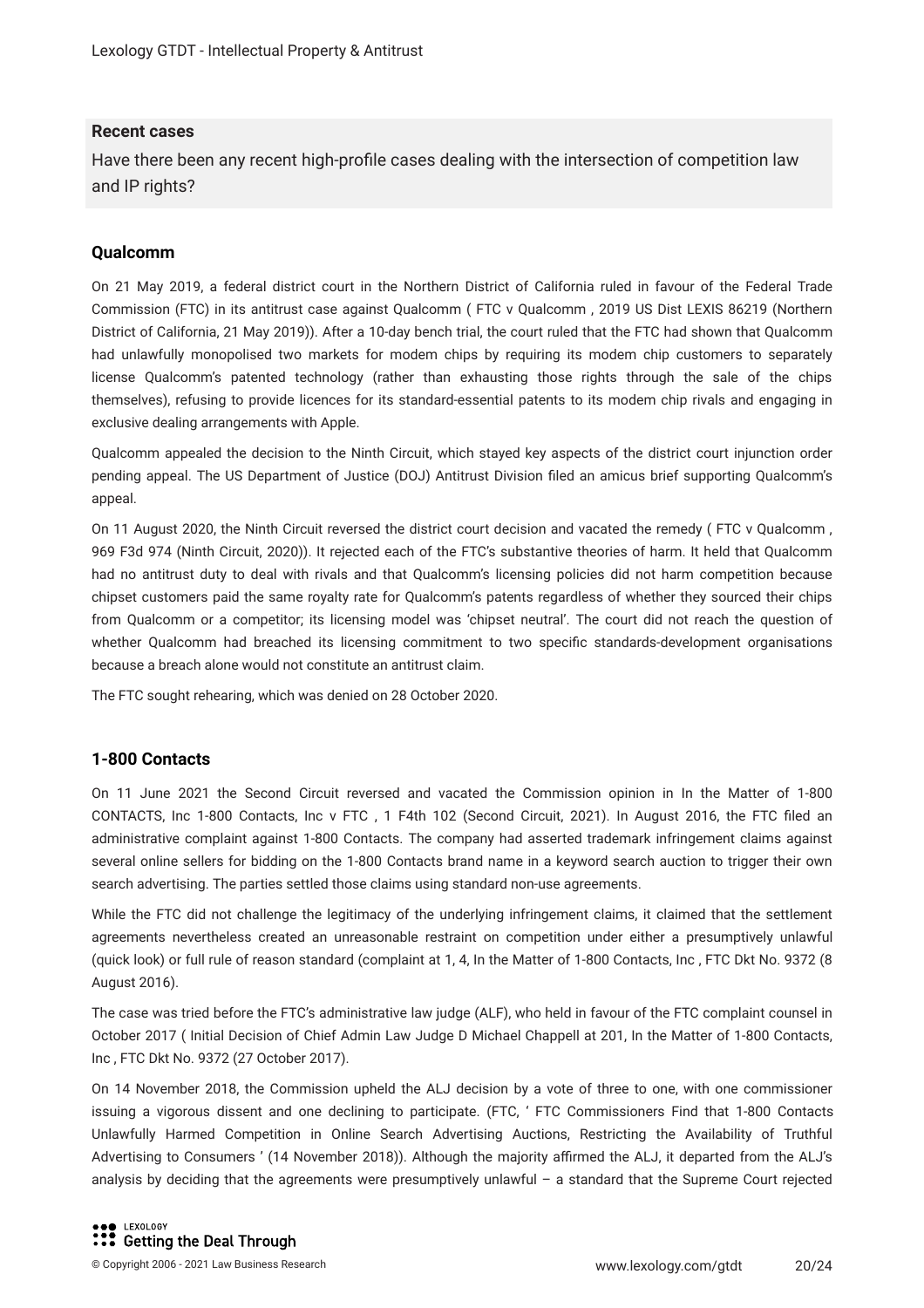for even reverse payment patent settlements in Actavis ( Opinion of the Comm'n at 22, In the Matter of 1-800 Contacts, Inc , FTC Dkt No. 9372 (7 November 2018); but see Dissenting Statement of Comm'r Noah Joshua Phillips at 21, In the Matter of 1-800 Contacts, Inc , FTC Dkt No. 9372 (14 November 2018).

1-800 Contacts appealed to the Second Circuit, challenging, among other things, the Commission's decision to avoid a full analysis of competitive effects by both invoking the presumptively unlawful standard and, concluding, in the alternative, that a restriction on advertising that is the result of a bona fide assertion of trademark rights is sufficient to establish competitive harm (Final Form Brief for Petitioner at 39, 50, 1-800 Contacts v FTC , No. 18-3848 (2d Circuit, 11 October 2019)).

Oral argument was held in March 2020, and the Second Circuit issued a decision reversing and vacating the Commission decision and order. The Second Circuit held that while trademark settlements are not immune from antitrust scrutiny, the FTC improperly applied the 'quick look' rule of reason standard and failed to make a showing of competitive harm.

#### **AbbVie**

A Third Circuit opinion in 2020 provided further guidance on reverse payment settlements. The FTC sued AbbVie and other pharmaceutical companies for attempting to monopolise and restrain trade over the drug AndroGel ( Federal Trade Commission v AbbVie, Inc , 976 F3d 327, 338 (Third Circuit, 2020)). The FTC claimed that AbbVie had pursued sham litigation claims against generic competitors Perrigo and Teva. It also claimed that the defendants had executed an anticompetitive reverse payment settlement agreement with Teva through a favourable supply agreement for a separate product, Tricor.

The district court agreed with the FTC that the defendants had pursued sham patent infringement claims and ordered disgorgement as a remedy; however, it dismissed the FTC's claims that were based on reverse payment settlements. Even though the Teva patent settlement and Tricor supply agreements were executed on the same day, the district court analysed the agreements separately and found neither to be anticompetitive standing alone.

On 30 September 2020, the Third Circuit reversed the decision, fnding that the district court's analysis put form over substance and would allow parties to avoid antitrust liability by merely creating a separate contractual vehicle for the reverse payment. It remanded, with instructions to re-evaluate the agreement under the proper framework.

The Third Circuit also reversed the district court's order on disgorgement under section 13(b) of the FTC Act, reasoning that to sue under section 13(b), the FTC must have reason to believe an antitrust violation is imminent or ongoing, which is inconsistent with a remedy that deprives a wrongdoer of past gains, not current or imminent gains.

The Third Circuit denied the FTC's and the defendants' petitions for rehearing, and after the Supreme Court declined to review the ruling, the FTC fully withdrew the case (FTC, ' Federal Trade Commission Withdraws Remaining Case against AbbVie after Supreme Court Decision Strips Consumers of Relief ' (30 July 2021)).

In 2020, a federal district court dismissed a separate antitrust lawsuit brought against AbbVie. The plaintiffs alleged that AbbVie had cornered the market for Humira, which is an anti-infammatory drug, by amassing a large number of patents related to the drug and using those patents to keep out competitors. The district court found that AbbVie had simply 'exploited advantages conferred on it through lawful practices' and found that the alleged patent amassing practices AbbVie had engaged in were not violations of antitrust law ( In re Humira (Adalimumab) Antitrust Litig , No. 19-CV-1873, 2020 US Dist LEXIS 99782, 2020 WL 3051309 (Northern District of Illinois, 8 June 2020)).

#### **Shire, Remicade and Biocad**

In 2019, a trio of cases limited the jurisdiction of courts to hear pharmaceutical antitrust cases.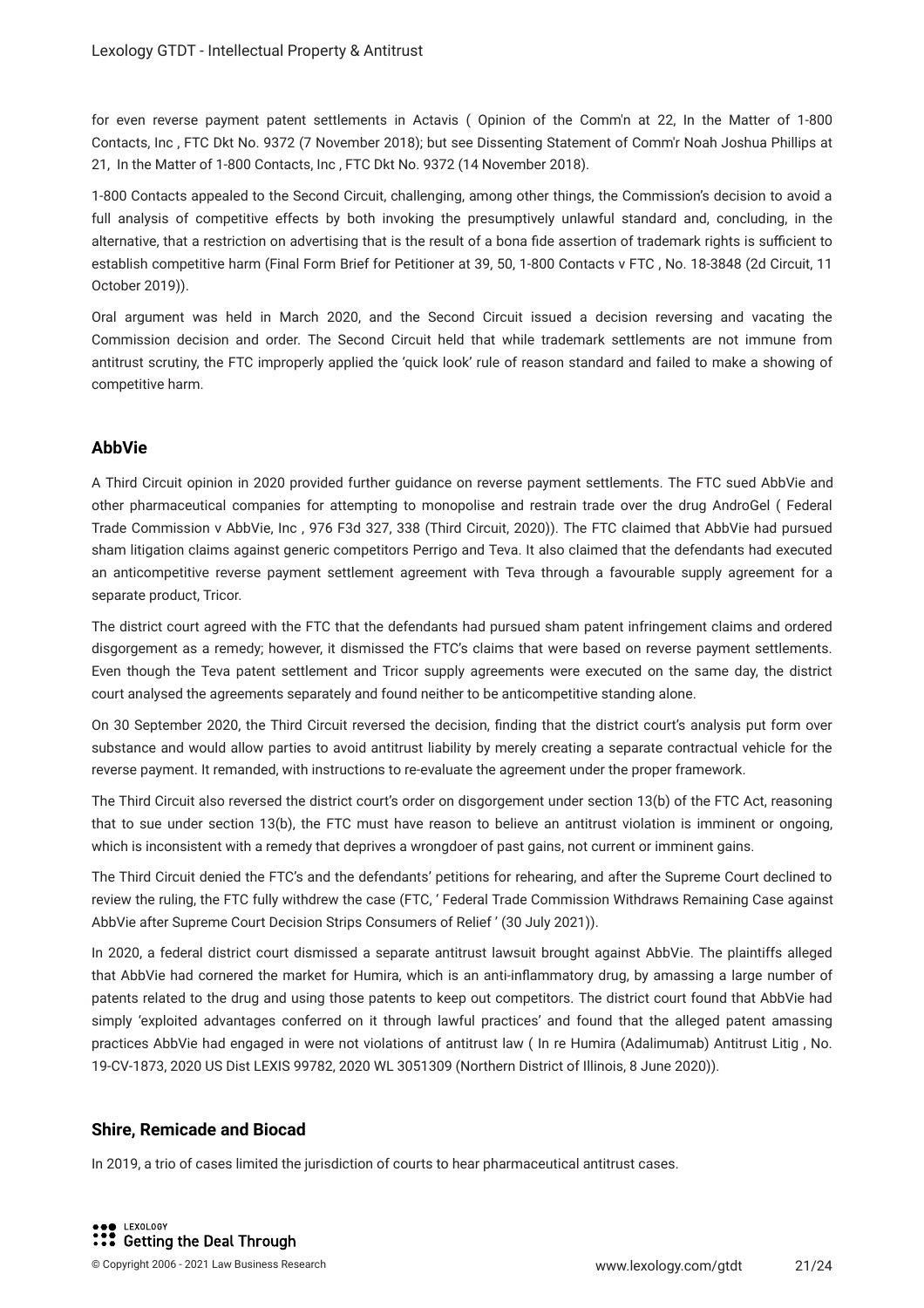#### **Shire**

First, on 25 February 2019, the Third Circuit upheld the dismissal of the FTC's complaint against Shire Viropharma, Inc. From 2006 to 2012, Shire submitted a total of 43 Food and Drug Administration flings and instituted three federal court proceedings in an attempt to block the approval of generic versions of a drug called Vancocin. The FTC alleged that these flings were meritless flings that were an attempt to block generics from entering the market, and in 2017, sought an injunction against Shire by bringing suit under section 13(b) of the FTC Act.

However, by 2014, Shire had already divested its Vancocin holdings. The district court said that Shire was not currently violating the law and was not about to violate the law, and thus the FTC did not have the authority to obtain an injunction under section 13(b) ( FTC v Shire Viropharma, Inc , 917 F3d 147, 159-60 (Third Circuit, 2019)).

#### **Remicade**

On 13 September 2019, the Third Circuit found that a plaintiff's antitrust claims were subject to an arbitration agreement. Rochester Drug Cooperative (RDC) sued Johnson & Johnson (J&J), alleging that J&J imposed anticompetitive clauses on insurers in an effort to keep the price of Remicade infated; however, RDC had entered into a distribution agreement with J&J regarding Remicade that had an arbitration clause.

The Third Circuit found that because the price RDC paid for Remicade was directly intertwined with the distribution agreement, the antitrust claims were subject to the arbitration agreement ( In re Remicade (Direct Purchaser) Antitrust Litig , 938 F3d 515, 524-56 (Third Circuit 2019)).

#### **Biocad**

On 5 November 2019, the Second Circuit upheld the dismissal on Foreign Trade Antitrust Improvements Act grounds of an antitrust complaint brought against a pharmaceutical company. Biocad, a company that made biosimilars to a set of drugs called mAbs, sued F Hoffmann-La Roche on the grounds that La-Roche had taken anticompetitive action in Russia to prevent Biocad from earning enough capital in Russia to be able to expand into the United States.

The Second Circuit affirmed that the case should have been dismissed, holding that even if La-Roche's actions were taken with the intent to block Biocad from the US market, there were no actions taken in the US or that affected the US import market directly ( Biocad JSC v F Hoffmann-La Roche , Docket No. 17-3486, 2019 US App LEXIS 33011, 2019 WL 5700347 (Second Circuit, 5 November 2019)).

*Law stated - 26 January 2022*

#### **Remedies and sanctions**

What competition remedies or sanctions have been imposed in the IP context?

The full range of remedies is available in competition matters involving intellectual property. International Trade Commission unfair competition claims involving infringing imports are subject to exclusion and cease and desist orders to prevent US sales of infringing items.

*Law stated - 26 January 2022*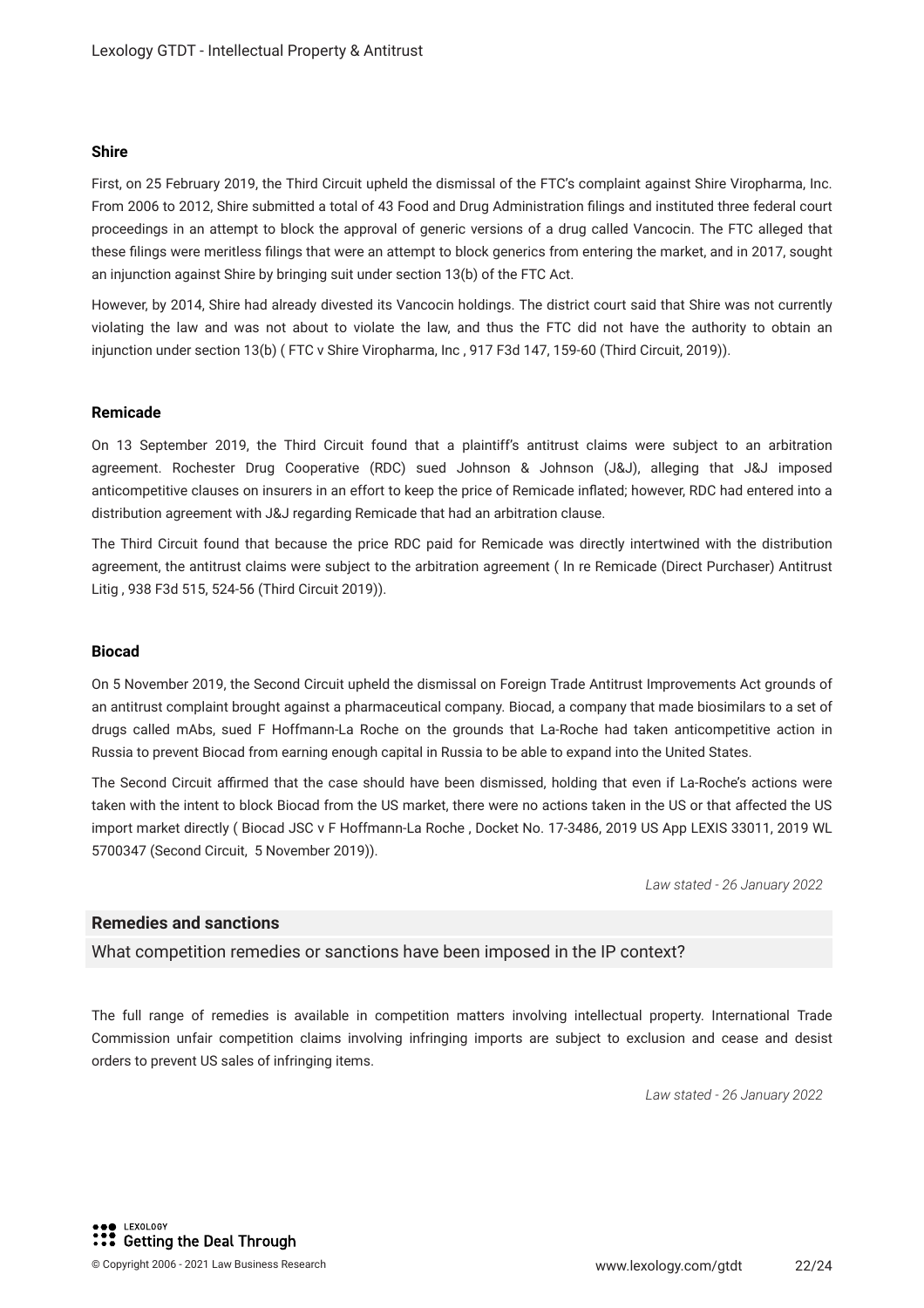#### **UPDATE AND TRENDS**

#### **Key developments**

Are there any emerging trends or hot topics in the law of IP and antitrust policy? Have changes occurred recently or are changes expected in the near future that will have an impact on the application of competition law to IP rights?

The year 2021 brought a new administration with a new focus on competition enforcement. On 9 July 2021, the White House issued an executive order (EO) directing or encouraging federal agencies to take action to promote competition in the US economy.

The EO covered a number of areas relating to antitrust, competition policy and IP. In particular, it encouraged the attorney general and the Secretary of Commerce to reconsider the Policy Statement on Remedies for Standards-Essential Patents Subject to Voluntary F/RAND Commitments issued by the former administration on 19 December 2019.

On 6 December 2021, the US Department of Justice (DOJ), the US Patent and Trademark Office and the National Institute of Standards and Technology issued a draft revision to the 2019 policy statement and sought public comments . Public comments were due by 4 February 2022, and a decision on either withdrawing or revising the 2019 policy statement is likely in 2022. The policy statement is competition advocacy directed to courts and other tribunals making determinations on remedies for infringement of standard-essential patents subject to a FRAND licensing commitment.

The EO also urged the Departments of Agriculture and Health and Human Services to consider patent policy issues impacting competition in agricultural and pharmaceutical products. In addition, after a period of acting leadership at both the FTC and the DOJ, Lina Khan was confrmed as chair of the FTC on 15 June 2021, and Jonathan Kanter was confrmed as Assistant Attorney General for Antitrust at the DOJ on 15 November 2021. We are certain to learn more in 2022 about how these recent confrmations will impact agency enforcement and policy at the intersection of antitrust and intellectual property.

*Law stated - 26 January 2022*